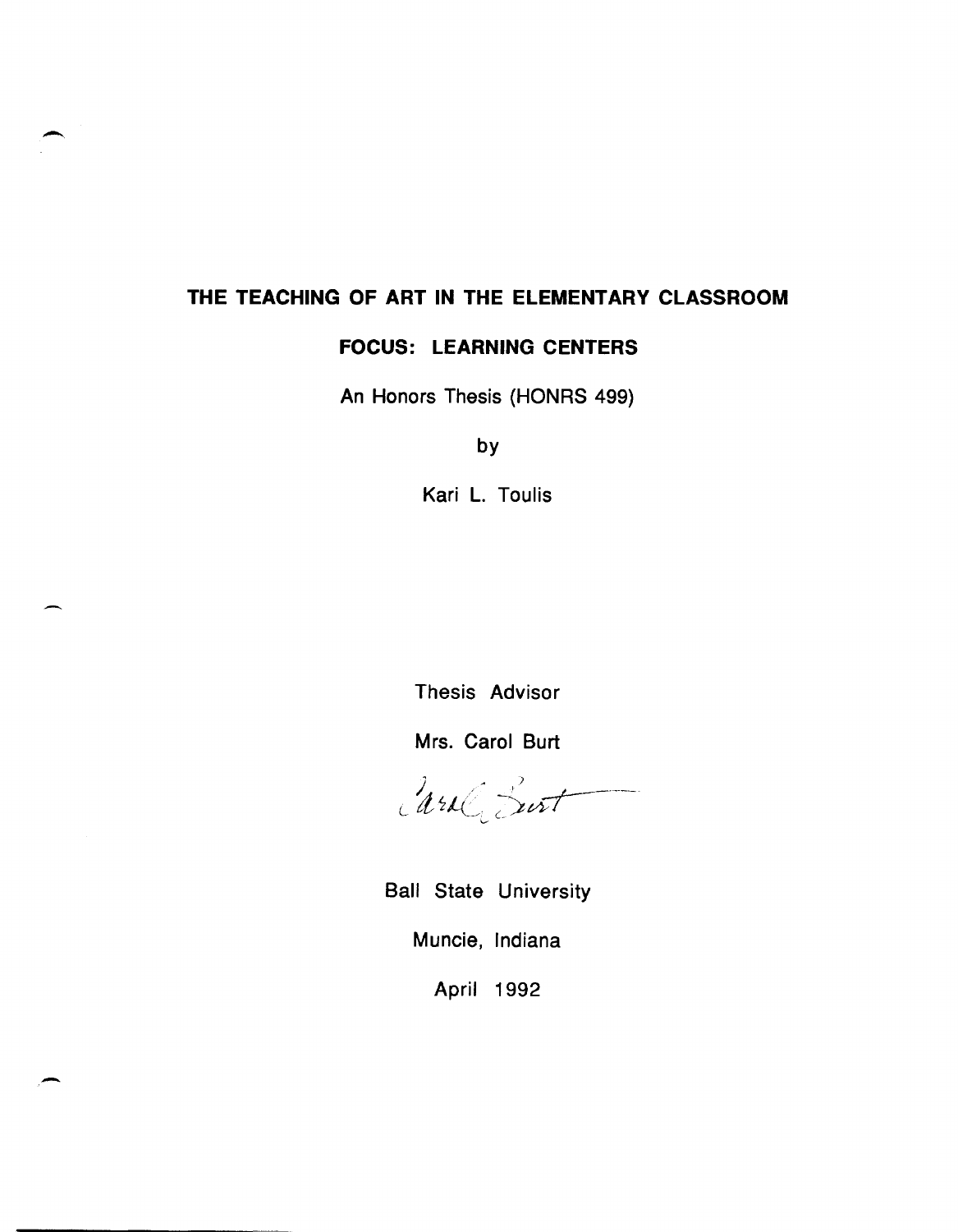#### **Creative Project Abstract**

 $L$  !  $2459$ :  $\mathcal{G}^{(1)}$ . T65'

The main focus of this creative project is on learning centers and their utilization in elementary art education. As a more individual student-oriented method of teaching art, learning centers break away from traditional methods of placing emphasis on the end product and comparison with adult models. The recent introduction of a Disciplined Based Art Education (DBAE) has helped to integrate this transition into the total elementary school curriculum. In following the DBAE philosophy, the use of individualized learning approaches and learning centers will help to integrate art into the curriculum, providing both teachers and students with more positive experiences in art education.

A sample learning center is included with examples and explanations provided for each activity. The chosen artist is Pablo Picasso, focusing on his personal background and his many contributions to the art world. The learning center should be implemented after a classroom study of the specific artist and can be adapted to studies of different artists in the future. A sample lesson plan and artist brief have also been included.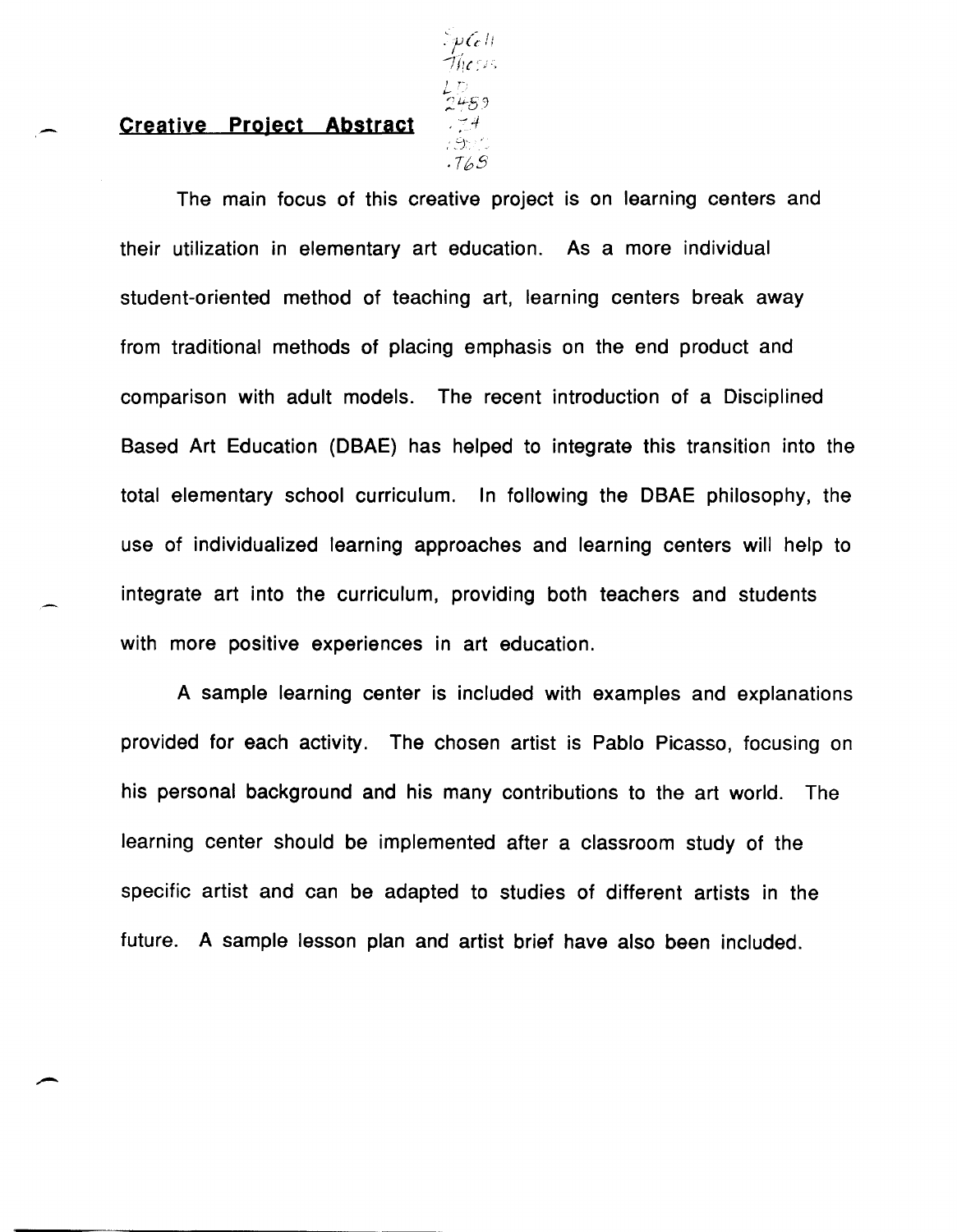# **Background**

 $\overline{\phantom{0}}$ 

Realistically, art education began, not as a creative form of expression, but simply as a method for meeting the practical needs of everyday life. It was used to develop industry and a much needed system of writing. Walter Smith moved art to the classroom in 1870, labeling it as mandatory education and requiring it of all his pupils. His teaching of art involved the copying of pre-drawn and distributed simulations. The children were instructed to produce exact copies of these works, their creativity resulting in lowered grades (Hurwitz & Day 1-20).

In the 1900's G. Stanley Hall expressed new ways of teaching art in the classroom. He believed that teachers should take passive roles in their students' art education, thus allowing the child to unfold through his uninhibited learning. Educators today have, in some ways, gone back to the teaching strategies of Mr. Hall. Although the current practices have greatly changed in the past hundred years, we owe much to the founders of art education (Hurwitz & Day 1-20).

Disciplined Based Art Education was developed in the 1980's, using ideas from the past to stimulate education in the present. This philosophy divides art education into four disciplines or areas of study: art history, art criticism, aesthetics, and art production. The four disciplines are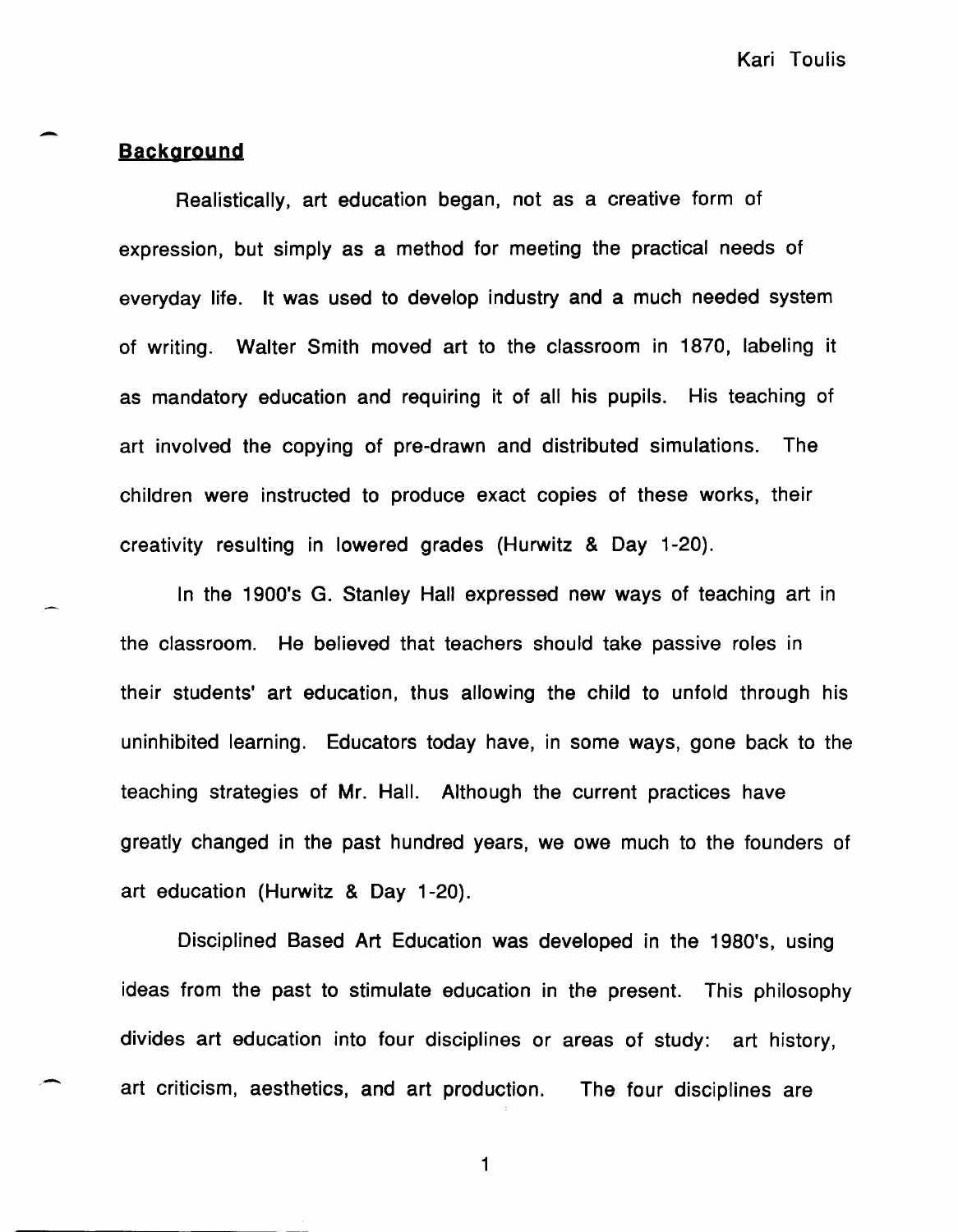integrated in the classroom to provide a sequential building of art-related skills and concepts, beginning at the primary level and continuing on into the secondary level (I.D.E. 1-4).

 $\overline{\phantom{0}}$ 

-

In studying the first discipline, art history, students view works of art to get a better understanding of those works in their historical contexts. This type of study allows children to discover how mankind has visually expressed and recorded ideas throughout history. Knowledge such as this will aid in the child's understanding and appreciation of art in today's society. Through examination, research, and classification, this process becomes an active study and should be integrated with the other disciplines to ensure a quality art education (I.D.E. 1-4).

The second discipline, art criticism, involves the interpreting and judging of contemporary works based on the quality, purpose, impact, and value of visual imagery. Students learn the value of art appreciation, realizing that they do not necessarily have to like a piece of art to appreciate it. They increase their perceptions and develop important critical thinking skills by learning to make valid judgements of art works using professional criteria. Integrating art criticism with the other disciplines will help students learn to make objective judgements about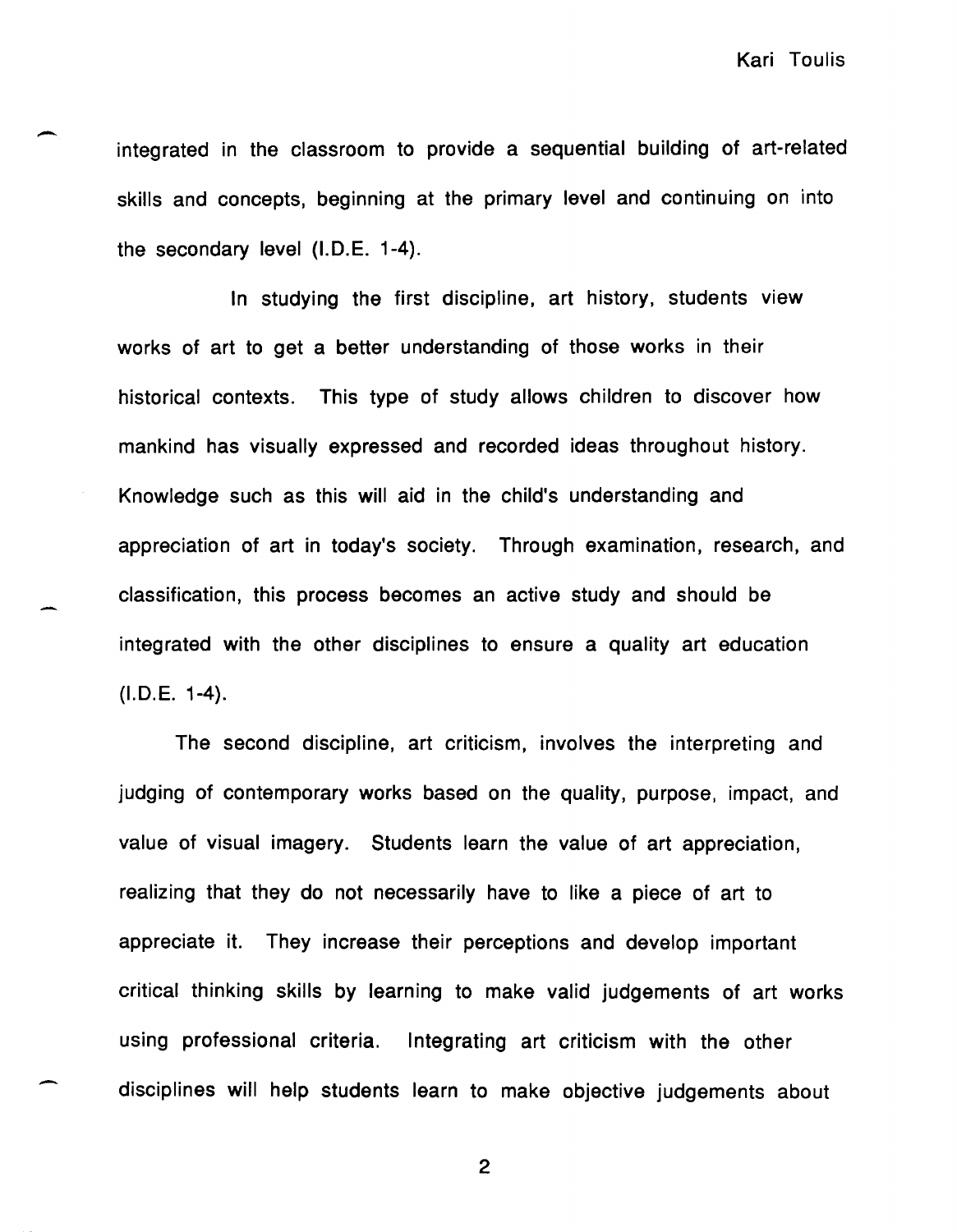art. (I.D.E. 1-4).

-

-

While involved in the third discipline, aesthetics, students are introduced to the practice of philosophical inquiry. Divergent thinking is used to create a greater understanding of the works and how they are related to art. Basic questions such as, "what is art" and "what is beauty", are discussed and related to the different art theories: art and beauty, art and nature, and art and knowledge. A four step process is used to analyze students' reactions to works of art and then to make valid judgements of them. This sequential process requires children to: question their judgements, search for answers, assess the logic of those answers, and draw conclusions. The steps should be followed in order, following the development of an artistic perception (I.D.E. 1-4).

Finally, art production involves students in art making activities, allowing them to express personal ideas, values, and concerns through the use of art media. With these experiences, students learn to solve problems and make decisions. They are given ample opportunity to explore different media and techniques while improving their ability to effectively communicate ideas through works of art (I.D.E. 1-4).

The DBAE approach has resulted in many positive learner outcomes, relating to each of the four disciplines. Creativity, skills in problems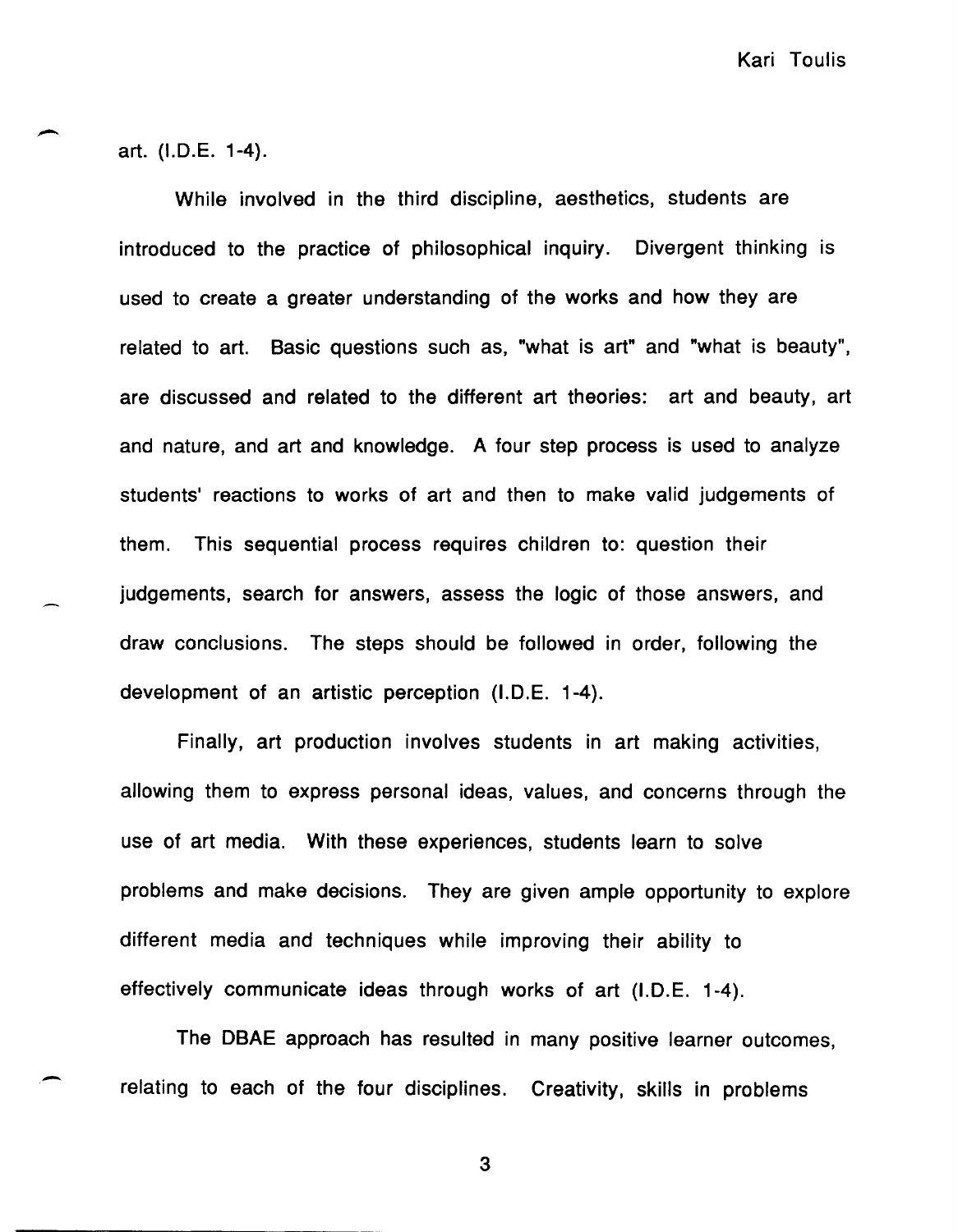solving, personality development, and increased attendance are the major benefits. Improved craftmanship and control over materials stem from actvities in art production. From art criticism students learn to participate in small group and class discussions while enhancing their reading and vocabulary skills. Studies in aesthetics lead to higher level thinking, and art history activities give students a greater knowledge of the world around them (Hurwitz & Day 1-20).

 $\overline{\phantom{0}}$ 

.-

.-

With the beginning of the DBAE approach came an excitingly new way of teaching art in the elementary classroom. Educators began placing emphasis on the processes used, rather than on the end-products. In contrast to traditional methods, the idea of setting children to the task of using a prescribed technique to produce a piece of art is now believed to be detrimental to the extension of the child's experiences or ideas. These important techniques are best learned as children struggle to express themselves and should be related to that child's specific needs. As the different techniques are acquired, they should be applied to other works which are under the personal control of the learner. John Dewey, a distinguished educator, was once quoted as saying, "current theory places as high a premium on the values of the learning situation (or process) as on its products" (Rowe 1-3).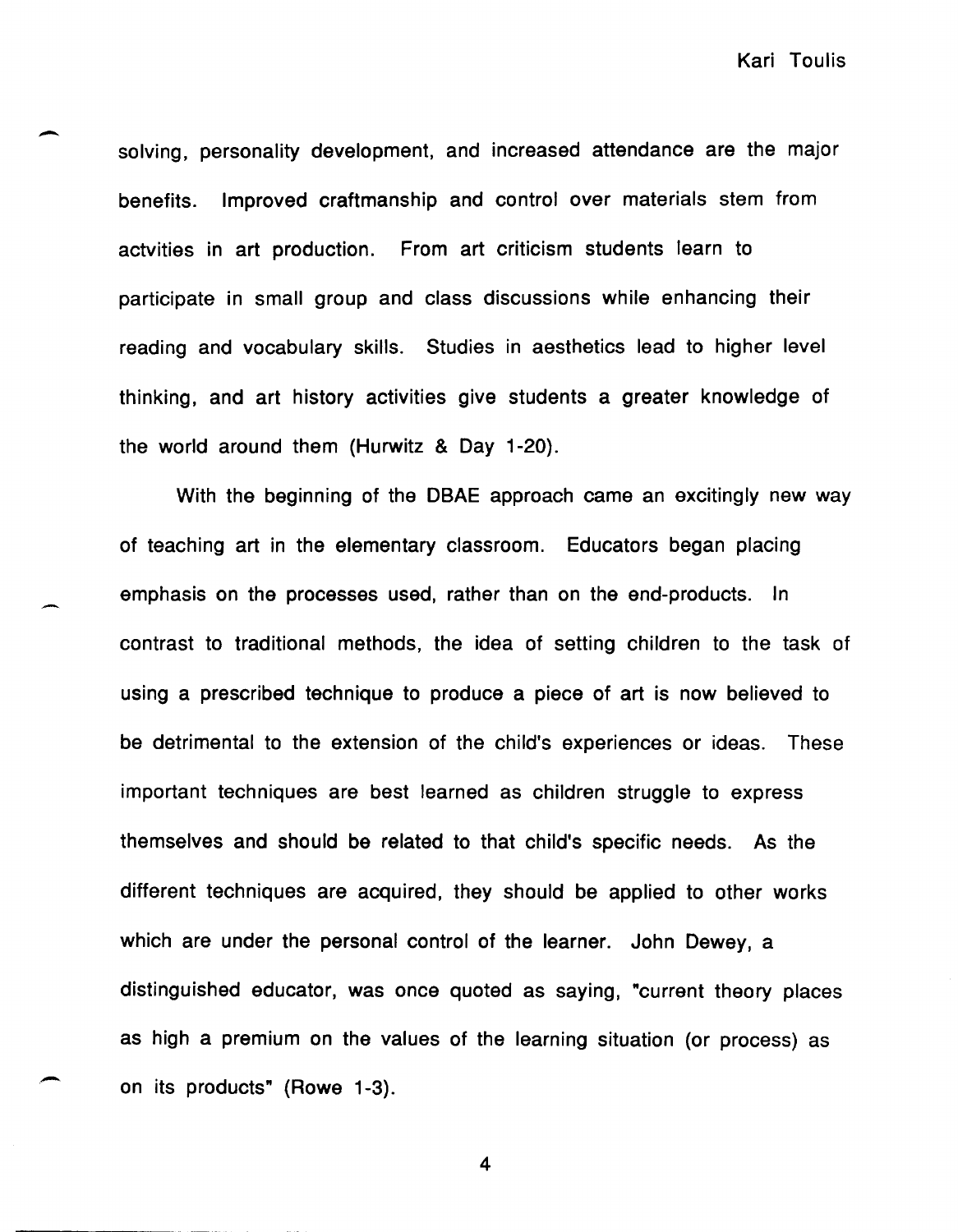Many educators commonly believe that children will learn only if adults carefully "feed" them information through a process of sequenced steps. However, current research indicates that it is far more natural and rewarding for children to learn art through related experiences in an encouraging and non-judgemental environment. It is only logical that art, as with any other skill, is best learned through its use in a controlled environment. Students should be encouraged to develop an understanding of their ideas and feelings through active experiences with art (Rowe 1- 4).

### **Classroom Environment**

-

-

-

The classroom environment plays an important role in developing positive attitudes towards art. Quality surroundings provide encouragement, inspiration, enthusiasm, and a sense of satisfaction and pride. Thus, the students' environment becomes a resource for promoting social, emotional, and academic growth, providing opportunities for children to stretch their imaginations, build their vocabularies, and strengthen previously learned techniques (Kaplan, et.al. 1-20).

Because the classroom itself contributes much to the overall learning environment, what is included in it and its availability is of primary importance. Every part of the room should be utilized, promoting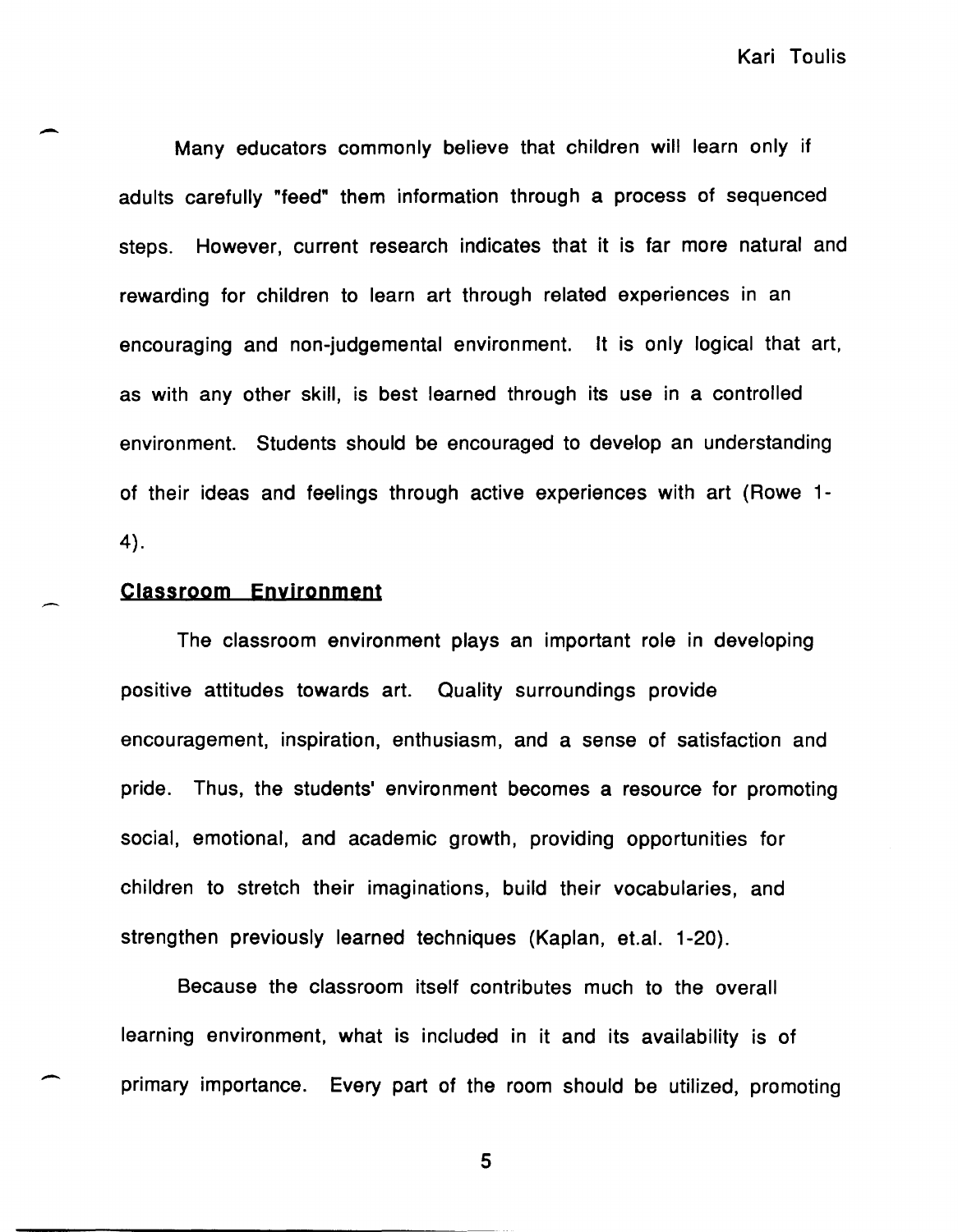some type of learning or discovery. Students should have the freedom to move, both academically and physically, in a non-threatening atmosphere. Learning centers seem to be an ideal way to provide for this. They directly relate to and serve the needs of children, giving them: a place to talk, a place to sit quietly, a place to work cooperatively, a place to be alone, a place to release energy, or just a place to sit and think. Learning centers become the vehicles for moving students away from the traditional teacher-dominated learning experiences and into a more student-selected experience. This is particularly true in studies of art where the child needs to be free to express himself (Kaplan, et.al. 21-25).

-

-

Learning centers in art should be an integral part of the total school curriculum. Through their use, children are given many opportunities to pursue individualized and independent art activities which can incorporate the four art disciplines. They can choose areas which interest them and progress with those areas at their own rate, using a variety of materials to increase commitment and understanding of learning (Obriecht 7).

With a little imagination, a learning center can be set up in any classroom. Even the smallest of spaces can function effectively to establish learning in every "nook and cranny". Classroom items, such as, filing cabinets, bookcases, easels, and chart racks, can be used to store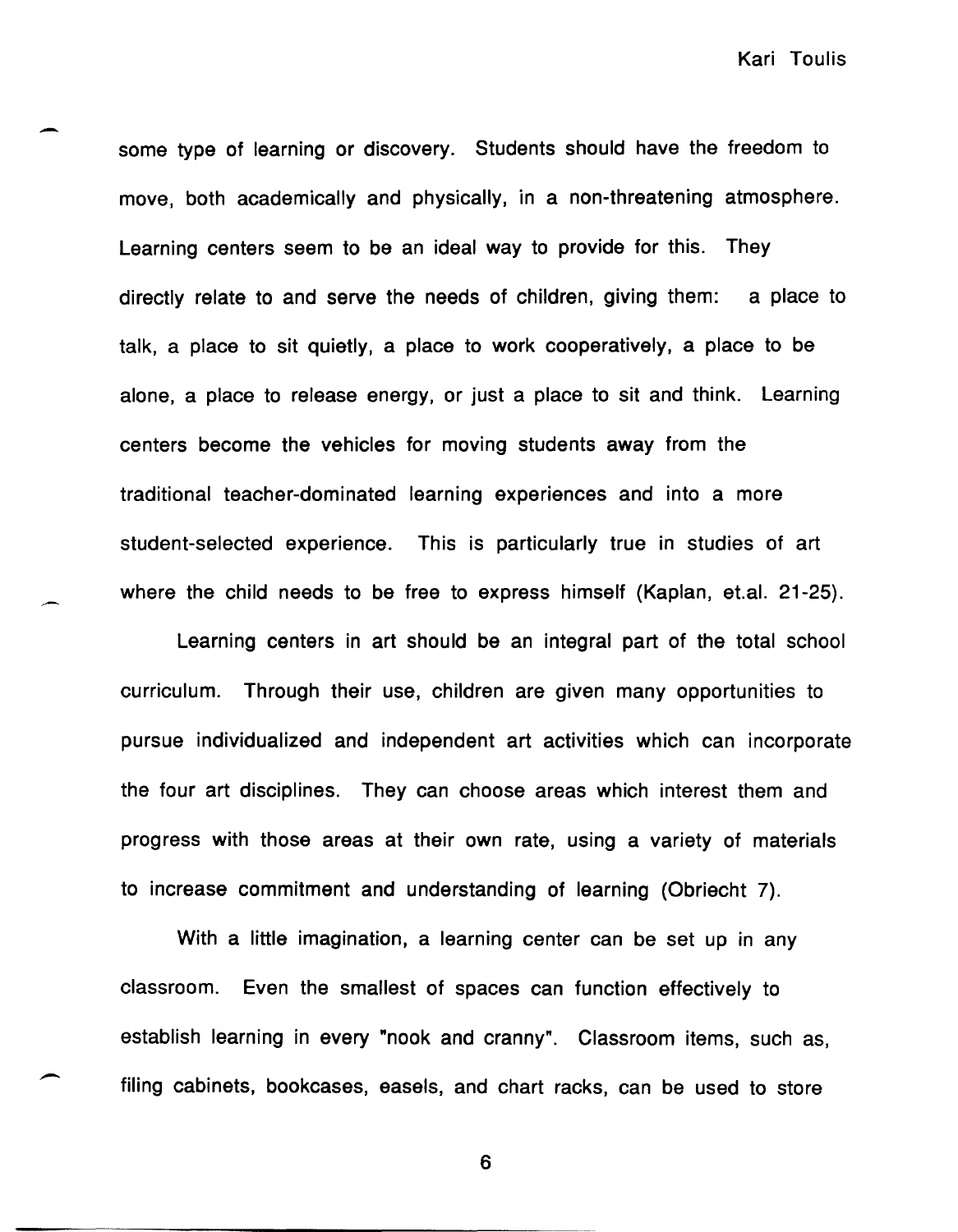center activities and provide efficient work areas for students. A refrigerator box may house a learning center, providing a small, quiet area for children to work. Bulletin boards, chalkboards, or even corrugated paper may be used to divide certain areas of the room for different learning centers. Backdrops hanging from the ceiling can section off work areas or display children's work. All sinks, windows, window shades, doors, closets, and desks in the classroom have possibilities for center utilization. Even the floor can be used with specifically designated carpet areas or throw pillows. The creative teacher will utilize practically anything available to provide an effective learning center (Davidson, et.a!. 6-15) .

-

-

Specific, open-ended activities should be included in art learning centers to teach specific skills and to provide for divergent thinking. These activities should be diverse and extensive, but not chaotic. They should be organized to accommodate children working in small groups or individually. The materials used may be teacher made, or they could be programmed materials and audio visual equipment. As long as the particular material reinforces the specific concept, it will be a valuable asset to the learning center (Davidson, et.a!. 11-19).

Record sheets are often placed within the learning center. These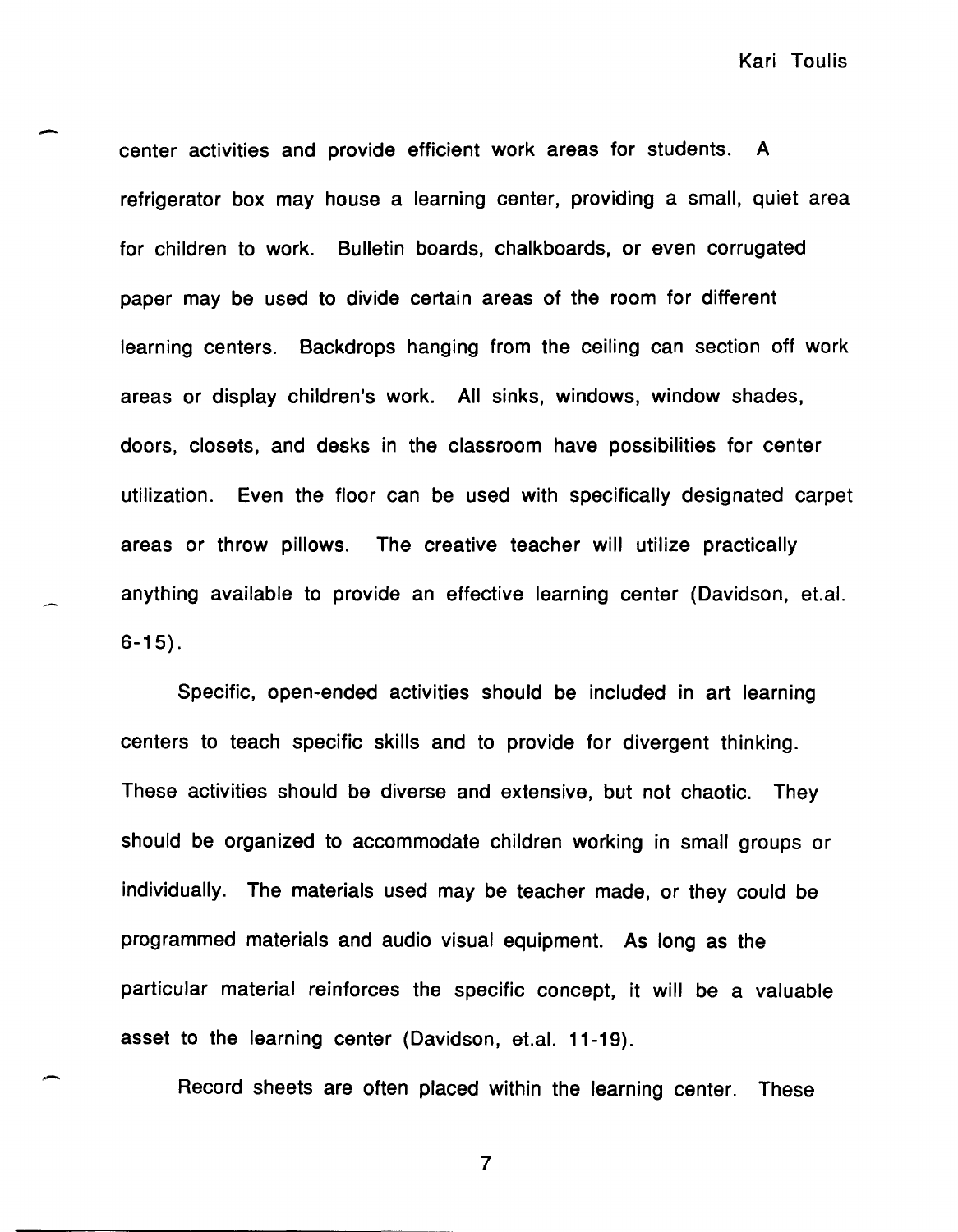allow children to document their own activities. Their overall progress towards certain goals can also be checked. Most activities in the learning center should be self-checking, making it easy for students to record their own results. It is vital that the practice of recordkeeping be kept at a level that enhances rather than interferes with the learning process. This requires an ongoing communication between teachers and their students (Obriecht 61-71).

The teacher plays an important role in the learning center classroom. Although his or her age, training, and experience are the basis of authority, the teacher must exercise this authority to make learning fun and readily available to students instead of imposing it upon them (Kaplan, et.al. 1-4). A successful teacher knows his students, how they think and feel, and uses this information to provide activities which best meet their needs. In essence, the teacher is an active participant in students' learning (Davidson, et.al. 4-5).

#### **Sample Learning Center**

 $\overline{\phantom{0}}$ 

,-

The learning center I have developed takes all of the above points into careful consideration. It has been designed to integrate the study of art into the elementary classroom. I have chosen the artist Pablo Picasso because of his unique style and varying techniques. The lesson plan and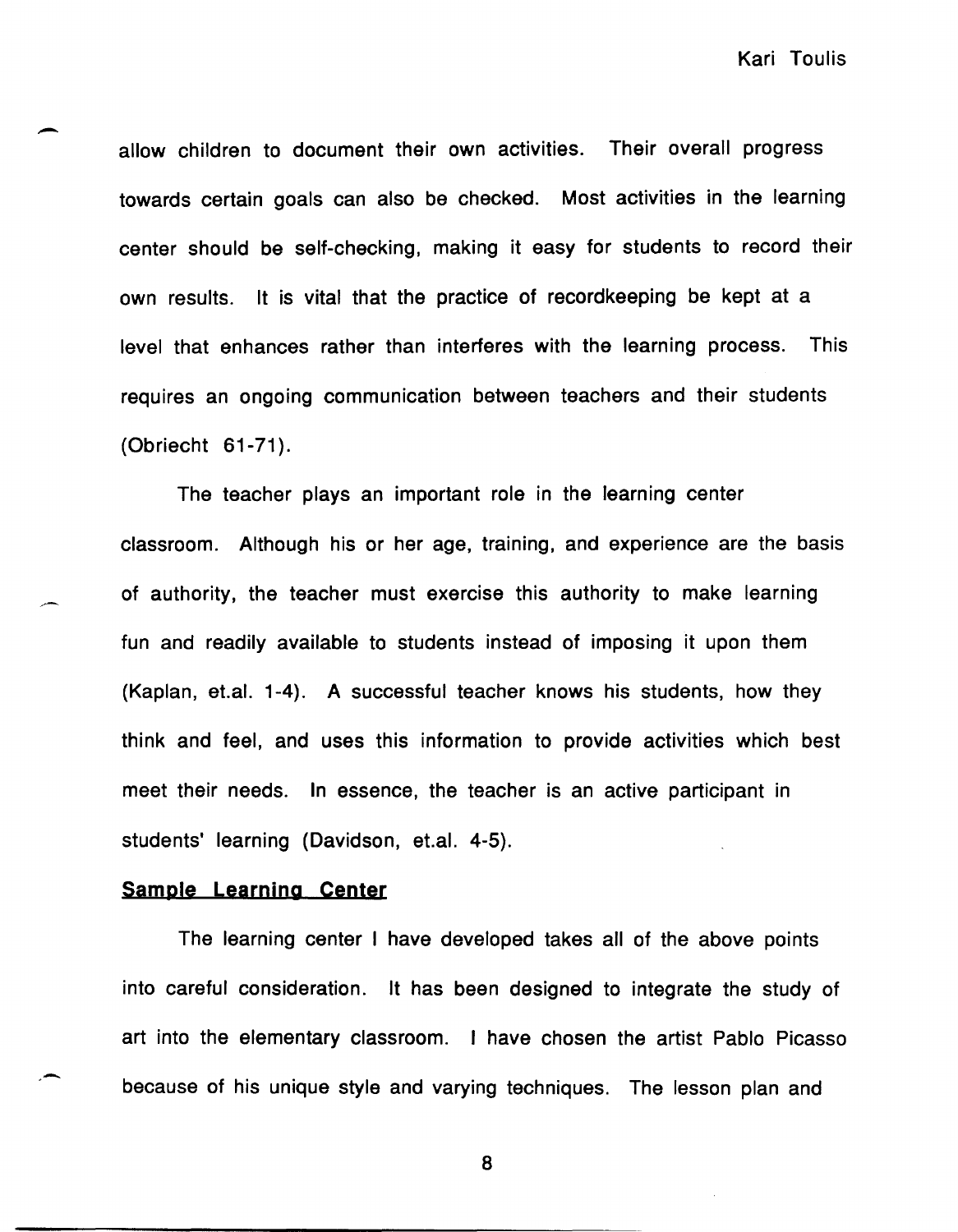the accompanying learning center involve students in an intense study of the artist, his subject matter, his different techniques, and his preferred media. The learning activities serve to clarify and reinforce concepts developed from the lesson plan. The activities included are self-checking, providing classroom teachers with an effective method of meeting the intended objectives.

The sample learning center incorporates many subject areas into one basic art lesson. The activities encourage divergent and critical thinking, allowing students to develop the important skills of problem solving, synthesizing, and inferencing. The activities also promote learning in the areas of developing vocabulary, establishing relationships, comparing and contrasting, and making sound judgements.

Included in the learning center is a visual board and a variety of teacher made and adopted activities. The materials provided may be used with any artist, depending upon the particular unit of study. Classroom teachers could use these ideas to begin studies in art history. With a few manipulations a new artist could be featured each month. Exposure to different artists will help children to better appreciate art and all that it entails.

In the following pages I have provided explanations and examples of

9

. -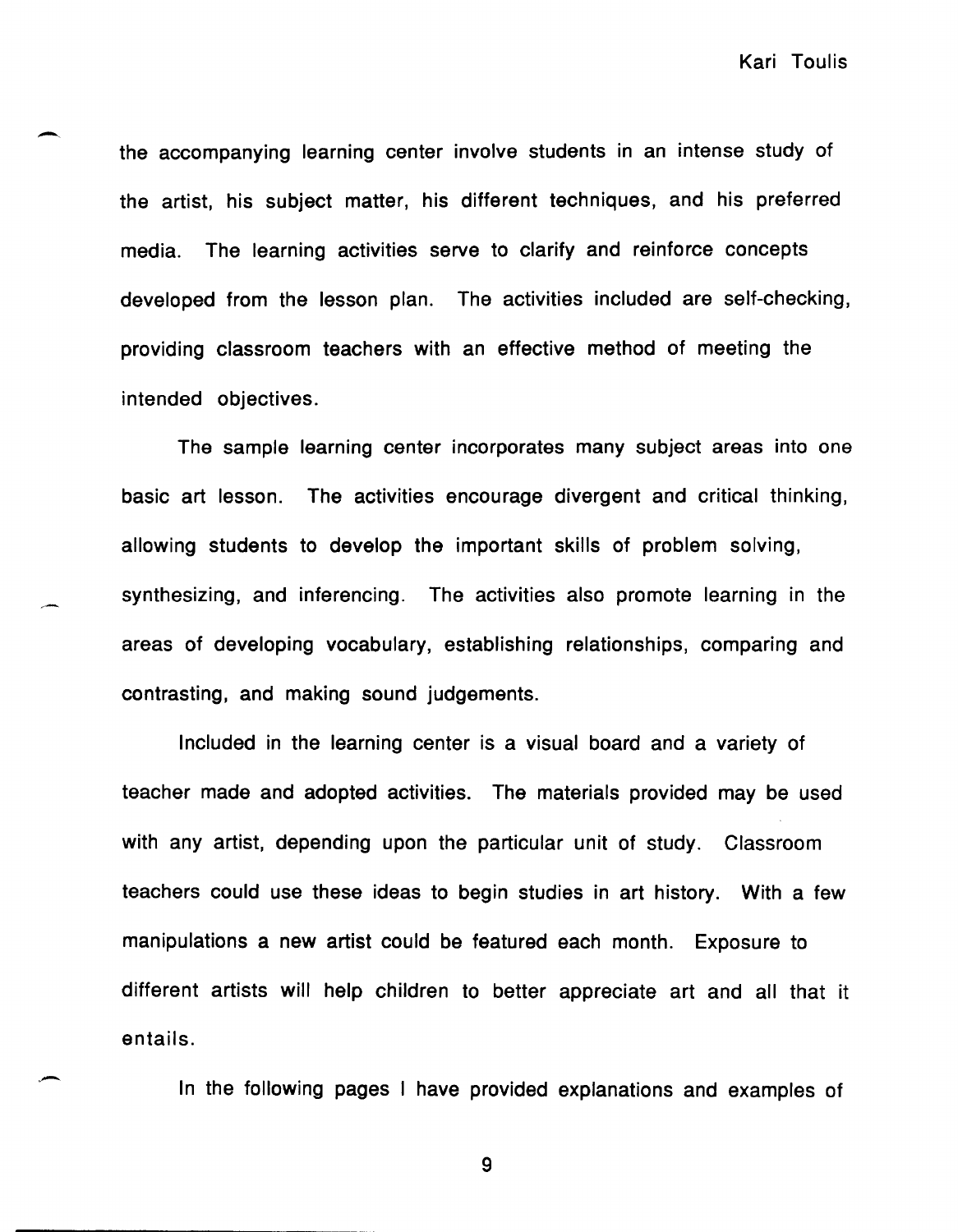the learning center to aid in its use. A sample lesson plan, artist brief, and record/goal sheet are also included.

#### **Visual Board**

Materials: corrugated cardboard, mat board, selected visuals, trim, cutout letters or stencils, rubber cement, ex acto knife, velcro (optional).

The visual board serves as a backdrop for the learning center. Any visuals may be used; however, the more famous works are sometimes desired. Attaching the visuals with velcro will allow for its reuse with different centers. The visuals should be matted or mounted to make them more attractive in appearance. It is also suggested that a self-portrait or some type of picture of the artist be included on the board. Accompanying questions related to the visuals will contribute to the board's effectiveness. These may be laminated index cards stored in an envelope. Reference: Carol A. Burt

#### **Still Life Box**

Materials: small box or container, construction paper, rubber cement, variety of objects (vase, silk flowers, plastic fruit, candles...).

Students use the objects in this box to create their own still lifes. They may choose which objects they wish to use and how they want to arrange them. The students then use the provided paints, chalk, or crayons to draw their arrangements.

Reference: (Kaplan 42)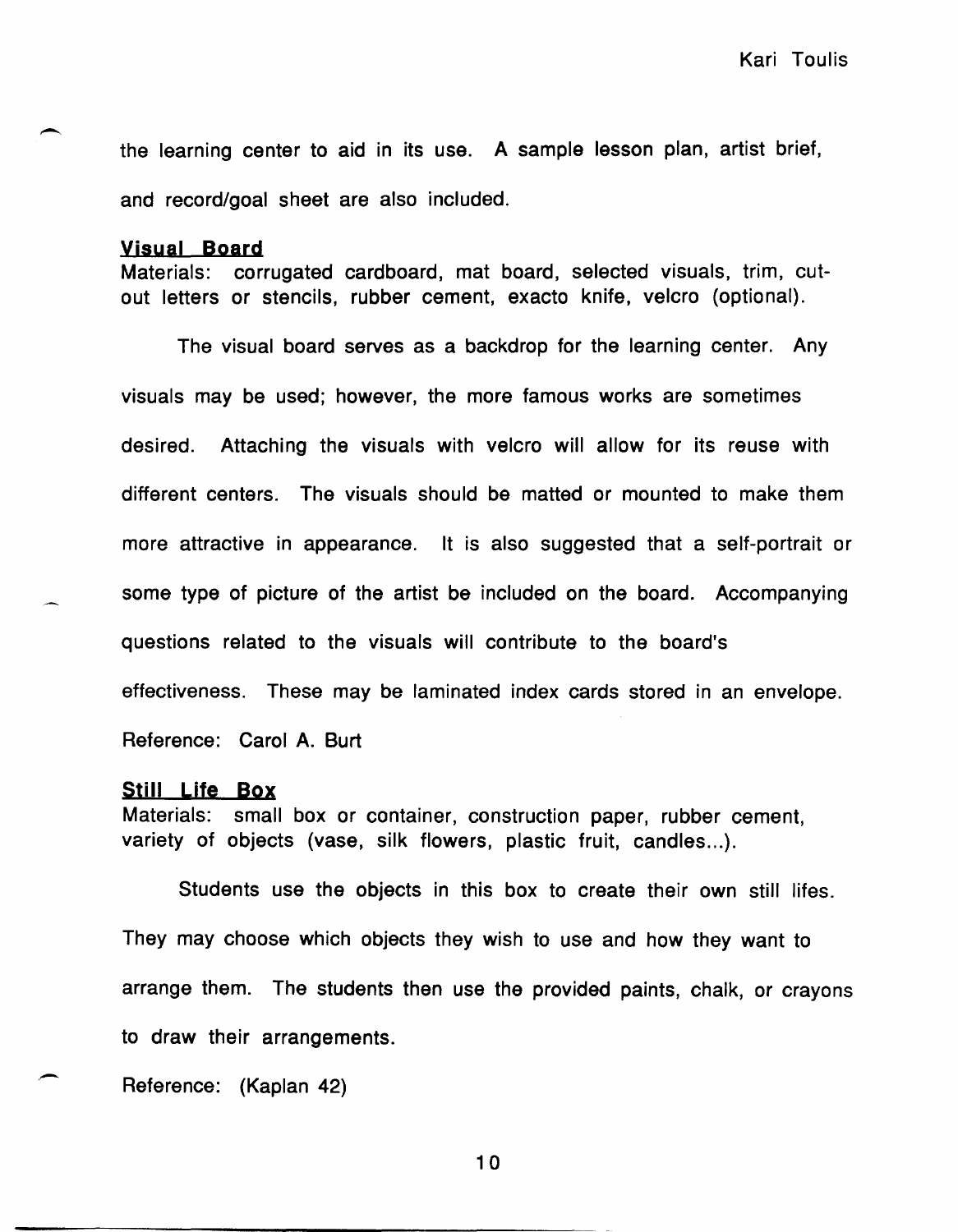#### **Creative Writing**

-

-

Materials: file folder (yellow), construction paper, markers, palette shaped paper, rubber cement.

Create an attractive design on the front of the file folder and place the writing paper and the directions on the inside. Lamination will help to protect the file folder. Students choose a painting from the visual board, and then write a paper pretending they are the artist. They are encouraged to describe their feelings as they produced the work. The palette shaped paper will help to motivate students' writing and reinforce art vocabulary in the process.

#### **Hidden picture**

Materials: file folder (colored), construction paper (geometric shapes), dry erase marker, rubber cement, visual Violin. Glass. Pipe (1912).

Create an attractive cover with geometric shapes. On the inside of the folder place the directions and the visual. Students will study the picture, find the hidden objects (violin, glass, and pipe), and circle each with a dry erase marker. They will then create their own "hidden picture". Students may wish to trade their pictures with classmates to find the objects hidden.

#### **Artist palette**

Materials: construction paper, markers, scissors, dry erase marker.

Place laminated copies of the palette at the center. Directions on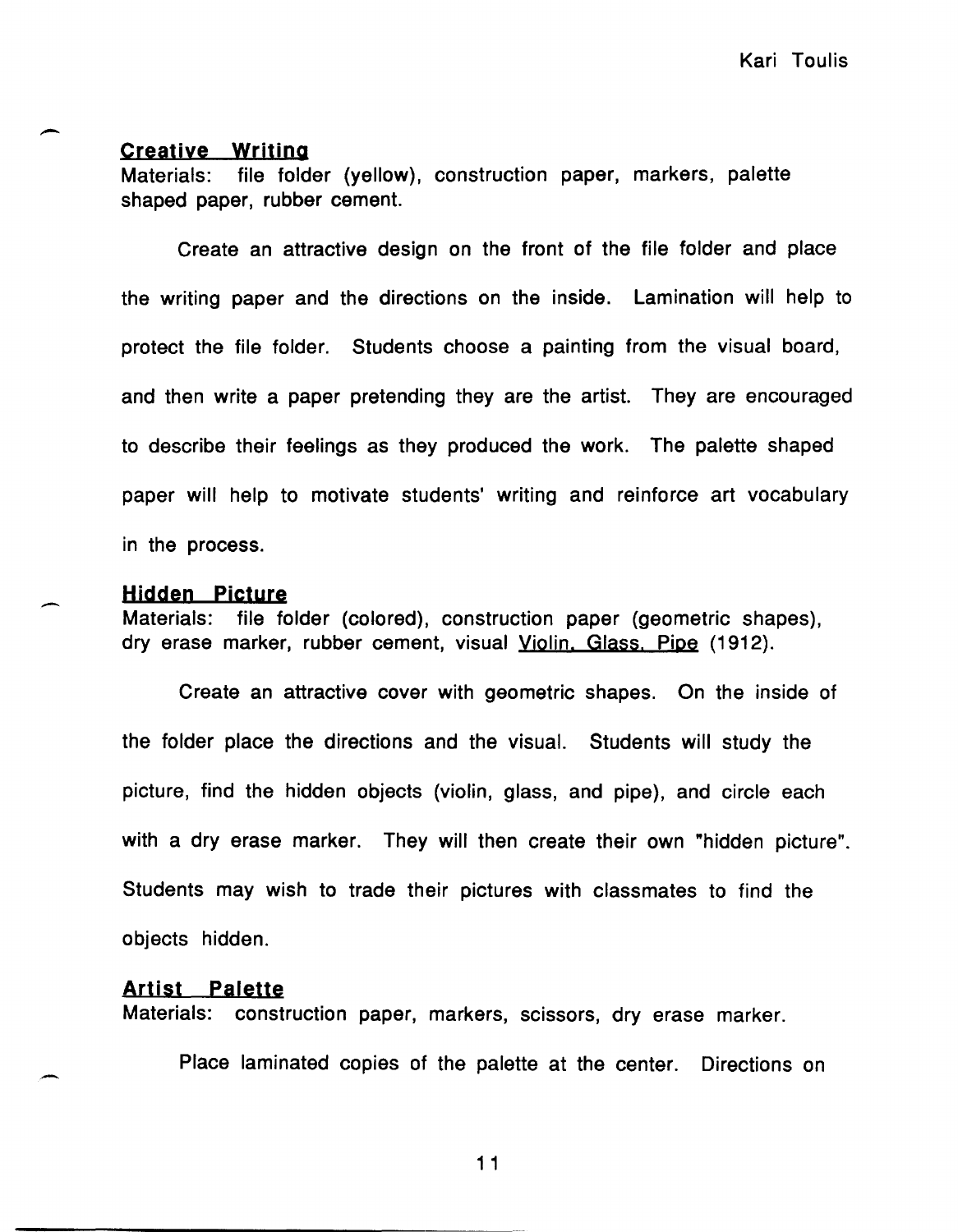the back ask students to write characteristics of the artist being studied in the circles of the palette. Written in dry erase marker, the students' responses can be easily rubbed off the laminated surface.

Reference: (Kaplan 41)

#### Still Life

-

-

Materials: file folder (colored), construction paper, markers, visuals Still Life with Pitchers and Apples (1919) and Still Life on a Table (1931).

On the cover of the folder glue vases and flowers made from construction paper. Place the visuals on the inside, asking students to compare and contrast the two examples of still lifes.

#### The Three Musicians

Materials: file folder (colored), markers, rubber cement, construction paper, 2 copies of visual The Three Musicians.

Place one copy of the visual on the front of the folder with its title and author. On the inside glue a construction paper pocket to store the puzzle pieces. Make the pieces from the second copy of the visual. Cut puzzle pieces and draw each outline on one side of the folder. Write a definition on the outline of each piece. The accompanying vocabulary word is written on the appropriate puzzle piece. Words and definitions as as follows:

1. Pablo Picasso-Talented artist who helped to develop cubism and collage.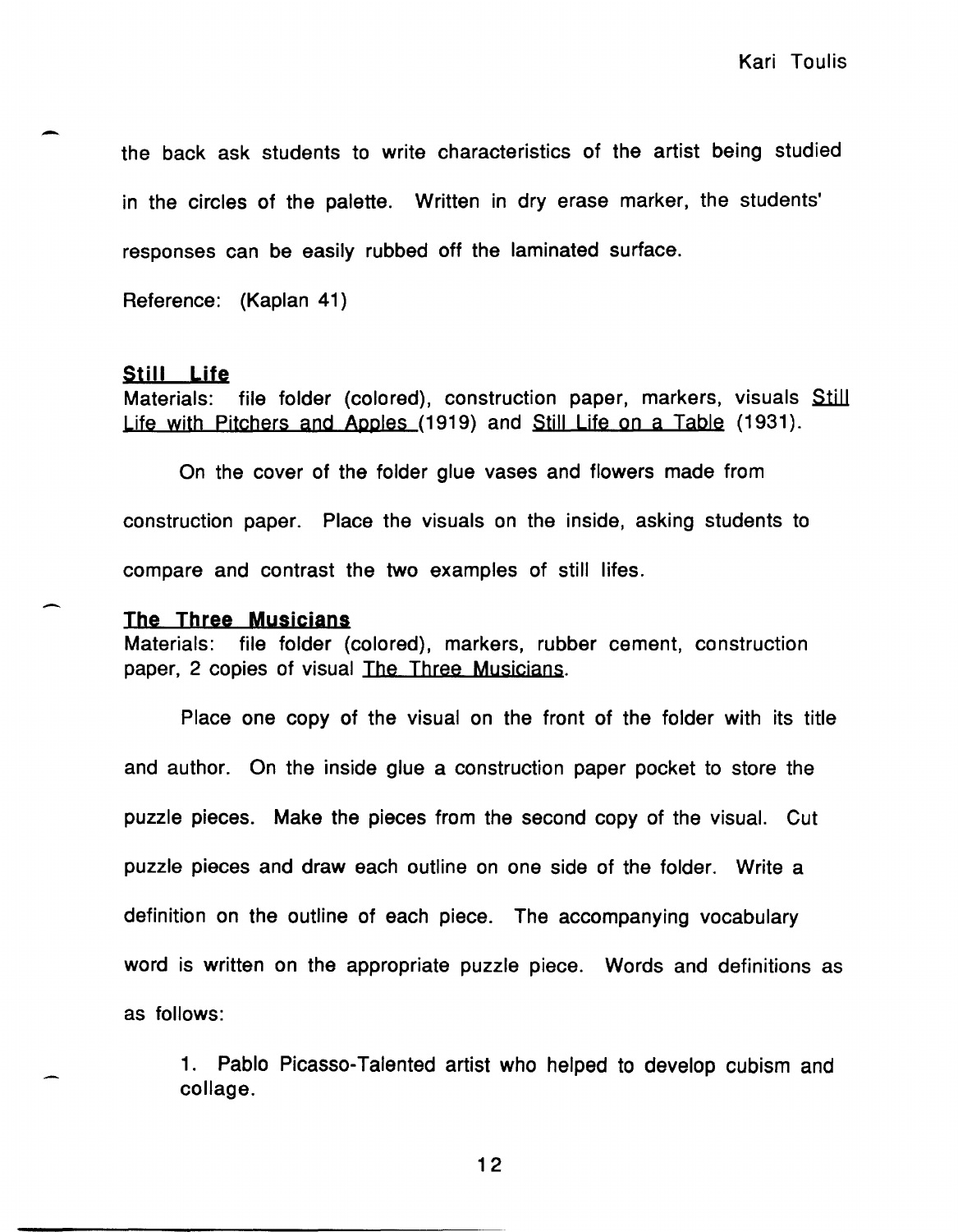2. Cubism-Variety of subject matters using fractured geometric shapes.

3. Blue-Period-Stage of Picasso's artwork where he portrays the outcasts of society in cold, blue color.

4. Rose-Period-Stage of Picasso's artwork centered around circus people in "rosy" colors.

5. Collage-Art form of pasting bits of objects on a surface.

6. Guernica-A small Spanish town which was the subject of

Picasso's famous painting.

\*The number and difficulty of puzzle pieces and vocabulary words may be adapted to different grade levels.

### **portraits**

Materials: file folder (colored), construction paper, stencils, markers, rubber cement, visuals Paul as Harlequin (1924) and Little Girl with Boat (1938).

Create an attractive cover using stencils and construction paper. On

the inside of the folder, place the two visuals. Students should study the

two examples and sketch an abstract and a realistic portrait.

### **The Blye period**

Materials: file folder (blue), construction paper, markers, rubber cement, visuals Woman With Fan (1909), Portrait of Sebastian Junyer (1903), and Harlequin and Companion (1901), copy of Picasso's signature.

Glue Portrait of Woman With Fan on the front of the folder, with

Picasso's signature. Place the other two visuals on the inside with the directions. Students should study the two paintings from Picasso's Blue Period. They should then create their own series of paintings based on a color. A written explanation should be given as to why they chose that color.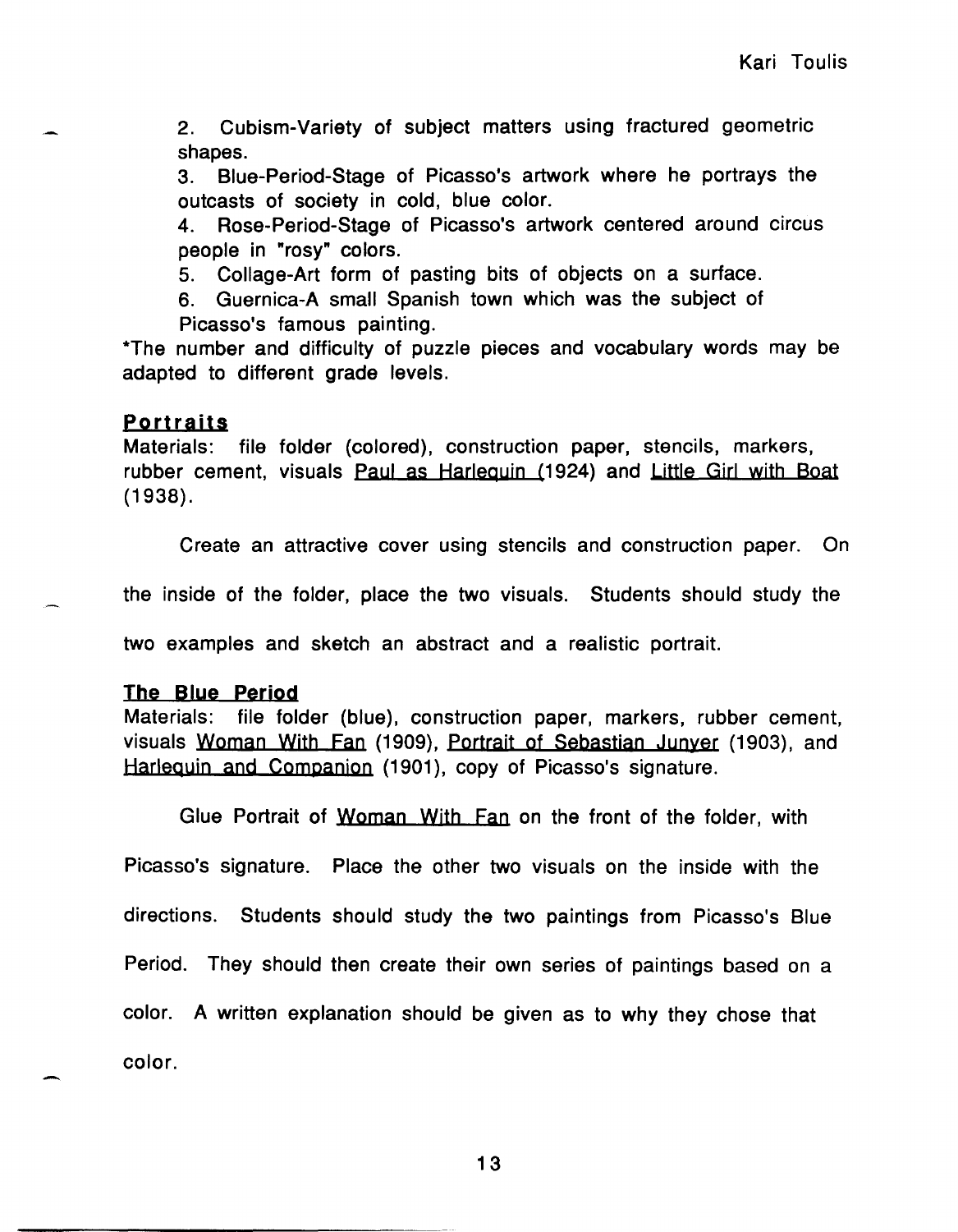# **Gameboardj Help the Artist Find his paintbrush**

Materials: heavy cardboard, markers, Picasso self-portrait, 1 die, draw cards and visuals.

**Gameboard Diagram:** 

-

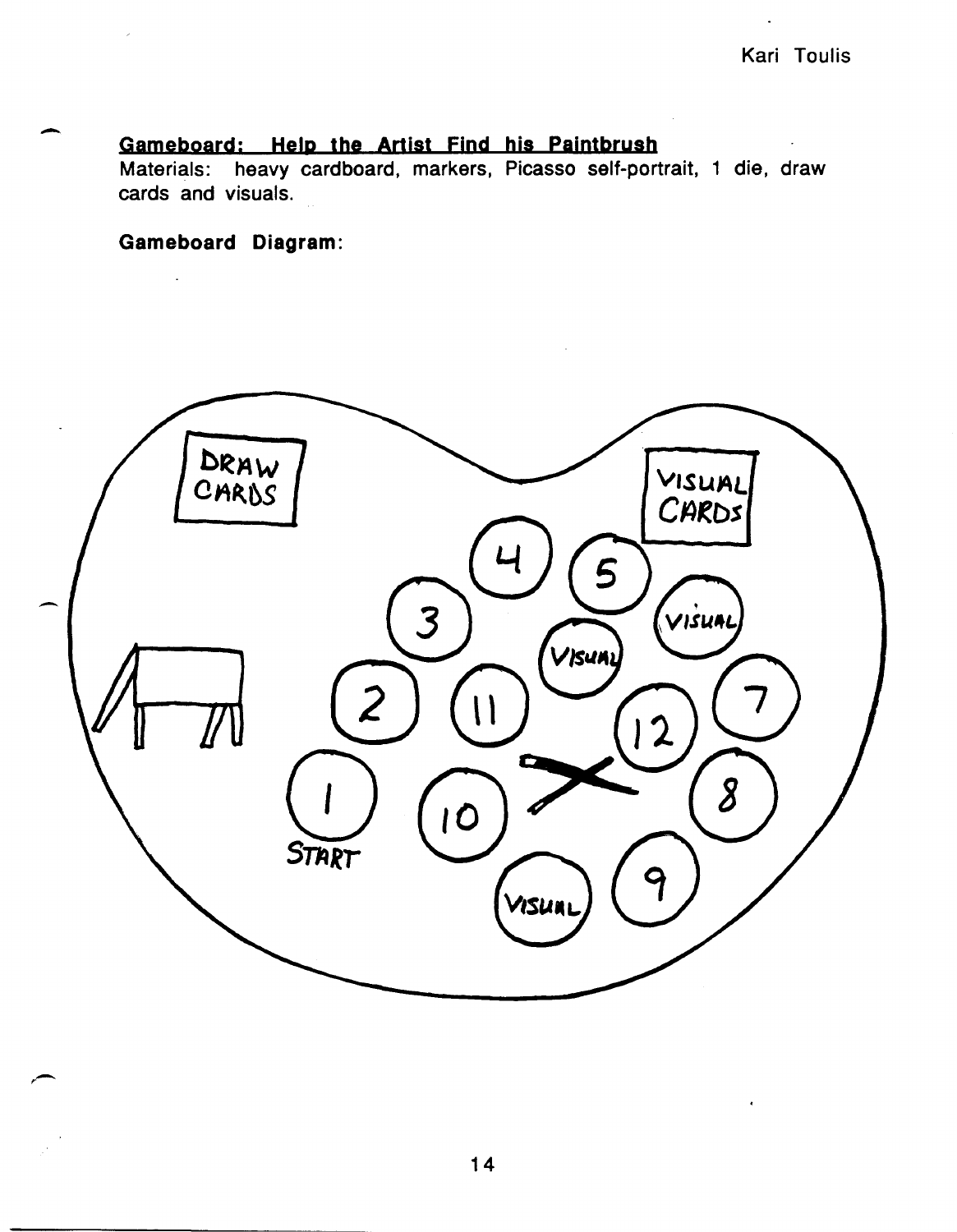# Draw Cards: Questions and Answers:

-

1. What was the name of Picasso's famous painting that showed the ugliness of war? Guernica

2. What is the name of the art form of pasting bits of objects on surface? Collage

3. What was included in Picasso's period of Surrealism? Dreams and Fantasies

4. What color characterized Picasso's period of sadness and poverty? Blue

5. What kinds of shapes did Picasso use in his "Cubist Period? Geometric

6. How old was Picasso when he died? 92

7. In what year was Picasso born? 1881

8. What is the name of Picasso's style? Cubism

9. From what country is Picasso? Spain

10. What artist brought Cubism into the art world? Pablo Picasso

11. What are Picasso's paintings called that have objects grouped on a table? Still Lifes

12. What is the name of the art form which uses fractured geometric shapes and collage? Cubism

13. What color characterized Picasso's period of painting harelequins and acrobats? Rose

14. Which artist had the greatest influence on Picasso? Cezanne

15. What medium did Picasso use in most of his paintings? *Oil*  \*Make the draw cards from cardstock paper. Glue front to back with rubber cement. (Edges only)

# Visuals and Visual Card Questions:

# List of Visuals:

 $\overline{\phantom{0}}$ 

The Studio in Cannes (1956) Bullfight (1901) Woman (1907) Interior With Blue Deck Chair (1958)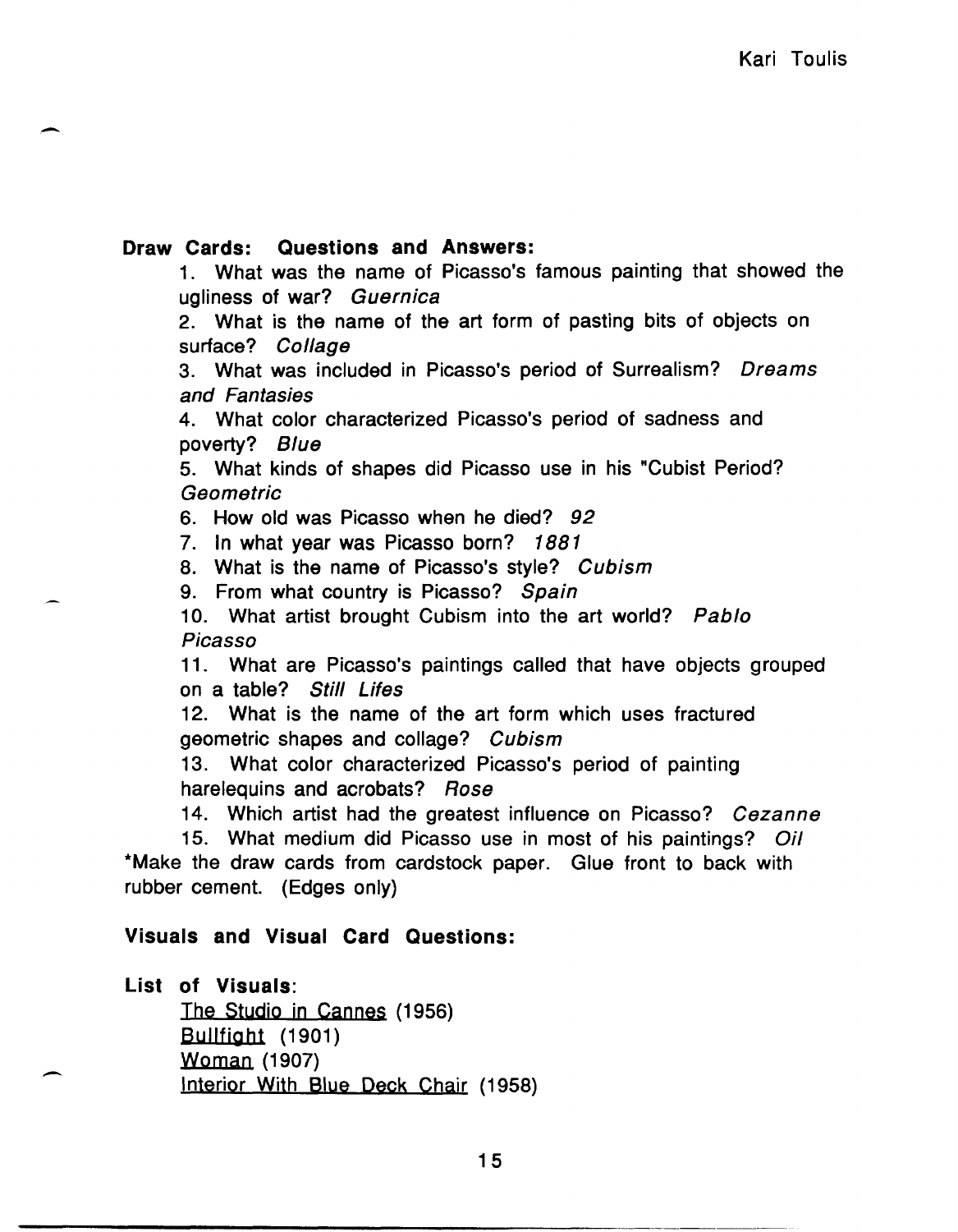Landscape With Two Figures (190S) Still Life With Guitar (1921) Woman Beading (1935) Woman in Bed Chair (1932) Portrait of Jacqueline With Hands Folded (1954) Margot (1901)

\* Any Picasso visuals will work

## Visual Card Questions:

- 1. Describe the lines.
- 2. Describe the colors.
- 3. Describe the shapes.
- 4. What is the subject matter?
- 5. Describe the balance.
- 6. What element adds unity? Explain.
- 7. What element adds variety? Explain.
- S. What type of rhythm do you see? Explain.
- 9. Identify the focal point and explain why.
- 10. What medium is found in this work?

\*Large network of games-visual card questions can be used with any visuals. New draw cards can be made for new artists with a large classroom contest at semester's end.

### Instructions for Play:

- 1. Players place tokens on start.
- 2. Boll die to see who goes first.
- 3. Boll die and advance the number of spaces indicated.
- 4. Numbered spaces:

If player lands on a numbered space, he or she will choose a draw card and answer the question. If correct, player holds the card for one point. If incorrect, card is placed in the discard pile.

# 5. Visuals:

-

If player lands on a visual space, he or she will choose a visual and a visual card and follow the card directions. If correct, the player holds the visual for two points.

- 6. Proceed to finish.
- 7. The player who totals the most points at the end of the game is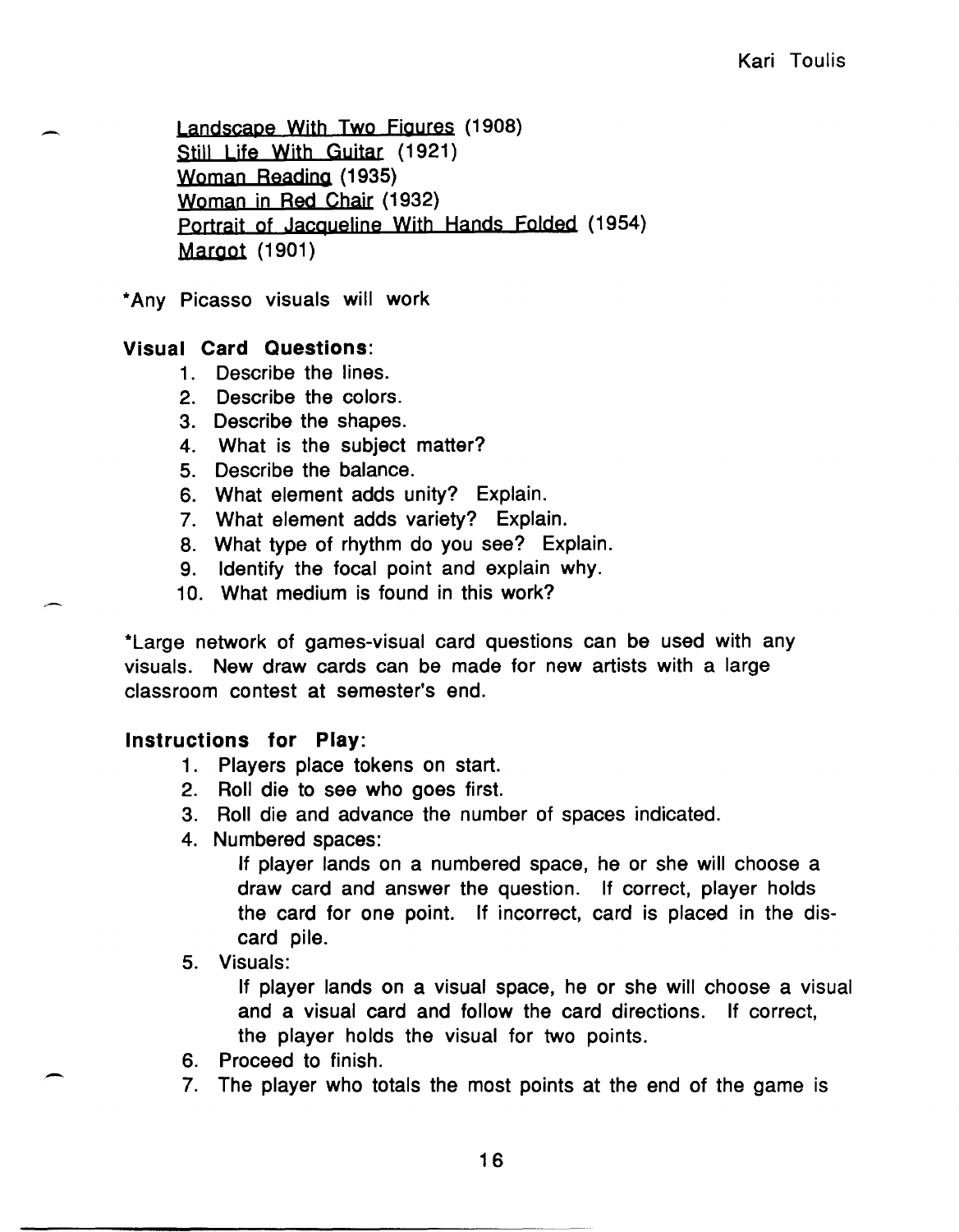the winner.

\*This game is designed for two players. Additional visuals and questions are needed for more players.

Reference: Adapted by permission from Carol A. Burt, 1992.

### **Conclysion**

 $\overline{\phantom{a}}$ 

--

-

In conclusion, it is important to remember when implementing a classroom learning center designed to integrate art into the elementary curriculum, that the child is of top priority. Students must be committed to and enjoy their projects in order to learn from them. Teachers must carefully plan for and organize centers that will provide for the effective and efficient learning experiences for each child (Obriecht, 1976). Each participant must do his share to ensure that the child's first experiences in art are, in fact, positive ones.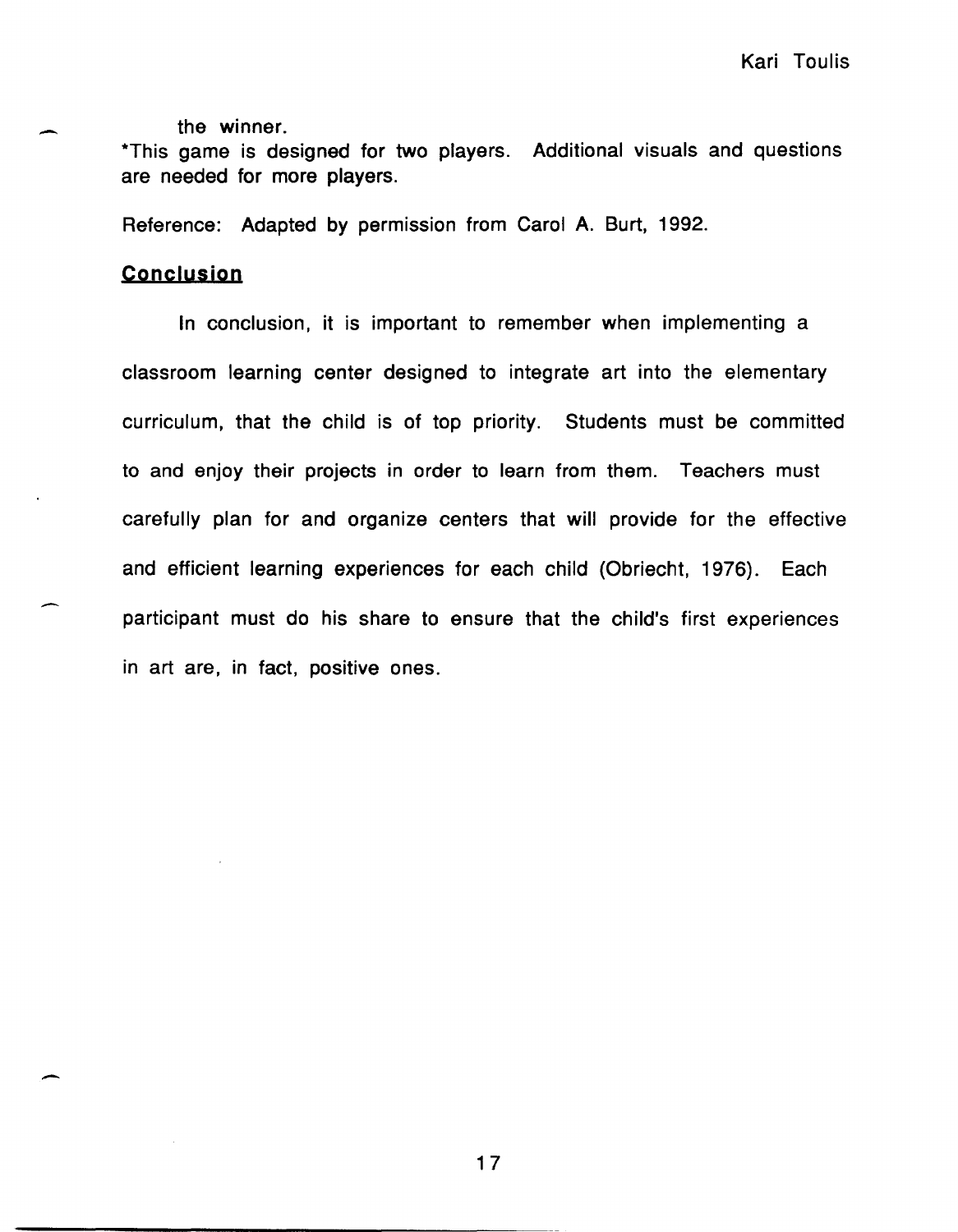#### **REFERENCES**

- Davidson, T., Fountain, P., Grogan, R., Short, V., and Steely, J. The Learning Center Book: An Integrated Approach. California: Goodyear Publishing Company, 1976.
- Hurwitz, A. and Day, M. Children and Their Art. fifth edition, 1991.

-

-

-

- Indiana Department of Education. Fine Arts Porficiency Guide. June, 1987.
- Kaplan, S., Kaplan, J., Kunishima,M., and Taylor, B. Change for Children: Ideas and Activities for Individualizing Learning. California: Goodyear Publishing Company, 1973.
- Obriecht, C. The Learning Center: Organizing and Implementing. Illinois: Ideal School Supply Company, 1976.
- Rowe, G. Guiding Young Artists: Curriculum Ideas for Teachers. Melbourne: Oxford University Press, 1988.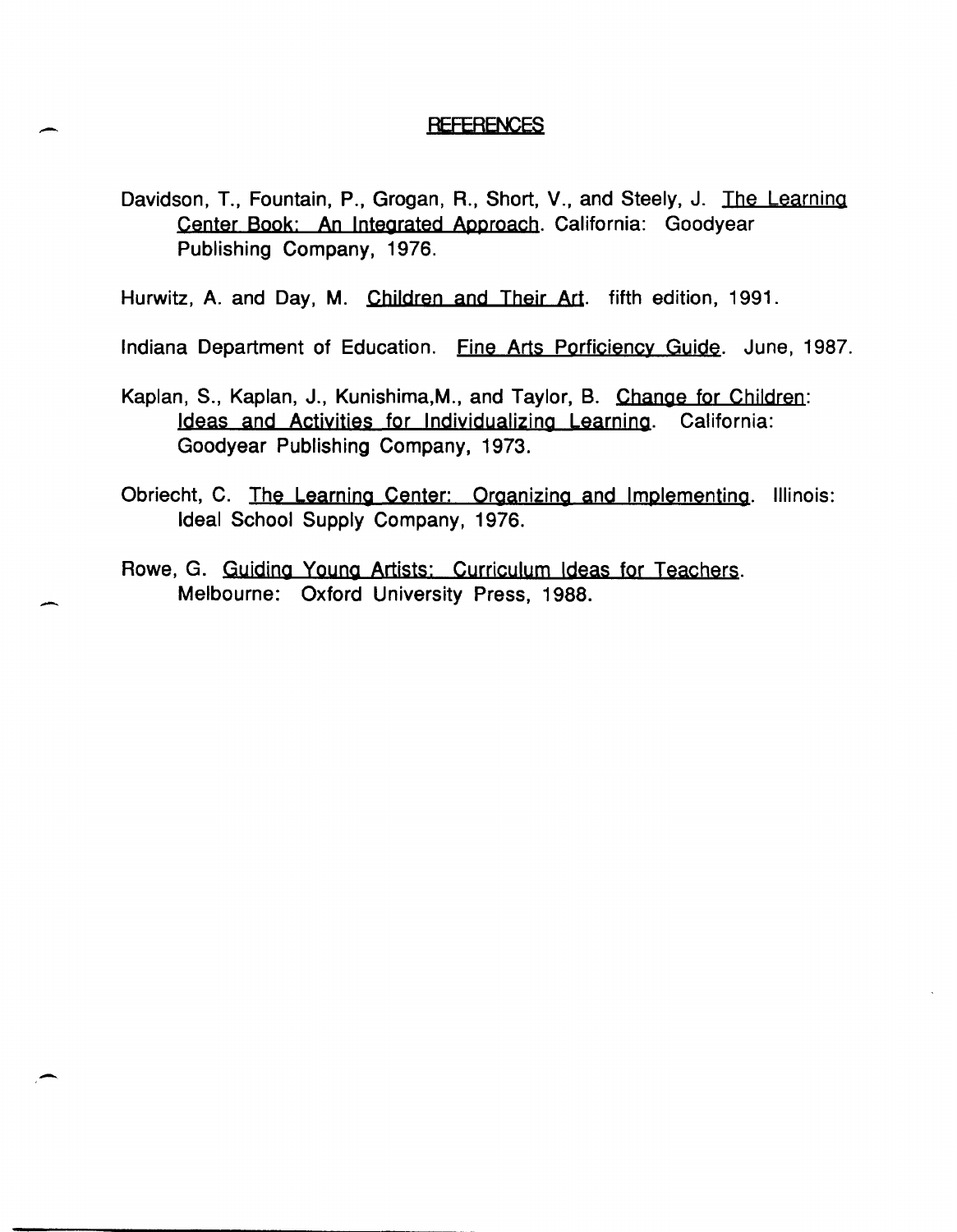#### ANNOTATED BIBLIOGRAPHY

Davidson, T., Fountain, P., Grogan, R., Short, V., and Steely, J. (1976). Authors share ideas about schools, children, and learning. Book establishes a guide for use by classroom practitioners in the utilization of the learning center concept in developing a better learning environment for individual children.

Hurwitz, A., and Day, M. (1991). Textbook designed to prepare future elementary teachers in art education.

Indiana Department of Education. (1987). Outlines proficiencies for the primary and secondary levels of art education. Authors discuss the DBAE approach and the four disciplines included in this.

Kaplan, S., Kaplan, J., Kunishima, M., and Taylor, B. (1973). Authors provide a model for teachers to individualize instruction within their classrooms. Book suggests many activities which may be used in this process .

Obriecht, C. (1976). Book designed to encourage, expedite, and guide readers in the establishment of successful learning centers. Author provides many useful activities and ideas for practitioning teachers.

. -

-

Rowe, G. (1988). Author provides many art curriculum ideas for teachers. Approaches are set out with emphasis on process rather than product.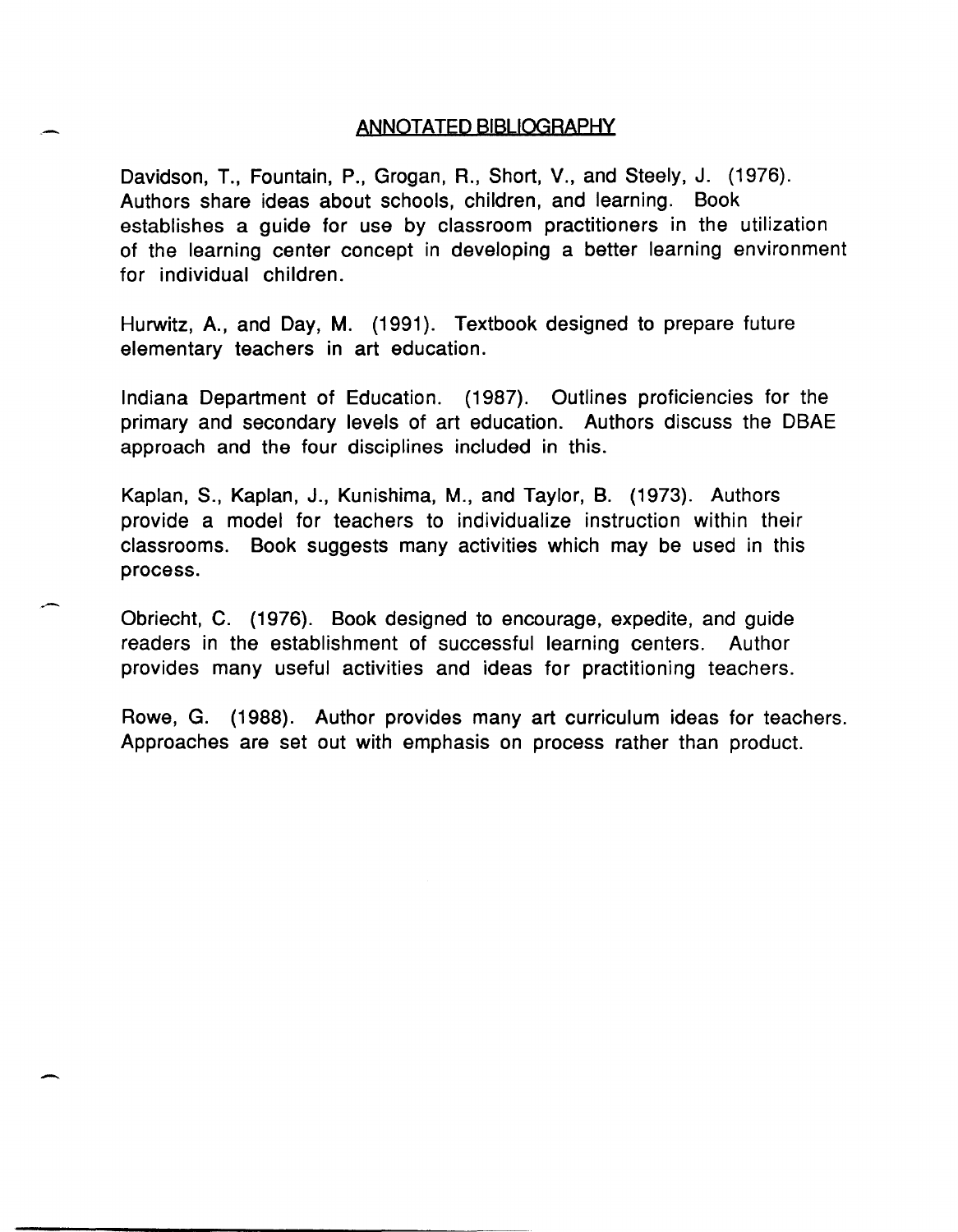# **PICASSO--CUBISM AND COLLAGE**

# **GRADE LEVEL APPROPRIATE:** Fourth Grade

**ART HISTORY FOCUS:** Pablo Picasso

**ART PRODUCTION FOCUS: Paper Mosaic** 

## **VOCABULARY:**

-

- 1. Pablo Picasso
- 2. collage (art form of pasting bits of objects on a surface)
- 3. cubism (variety of subject matters using fractured geometric

shapes and collage)

# **TEACHER MATERIALS:**

- 1. Slides or visual examples of the following: Gertrude Stein (1906) Self-Portrait (1906) Family of Saltimbangues (1905) Harleguin (1915) Mother and Child (1921) Poor Folk by the Sea (1903) The Balcony (1919) Three Musicians (1921) Portrait of Jacqueline Roque (1954) Guernica (1937)
- 2. Visual board displaying works
- 3. Visual file
- 4. Paper Mosaic example
- 5. Construction Paper
- 6. Scissors
- 7. Rubber Cement
- 8. File folder

# **STUDENT MATERIALS:**

1. Scissors

-

2. Colored paper scraps of magazine pictures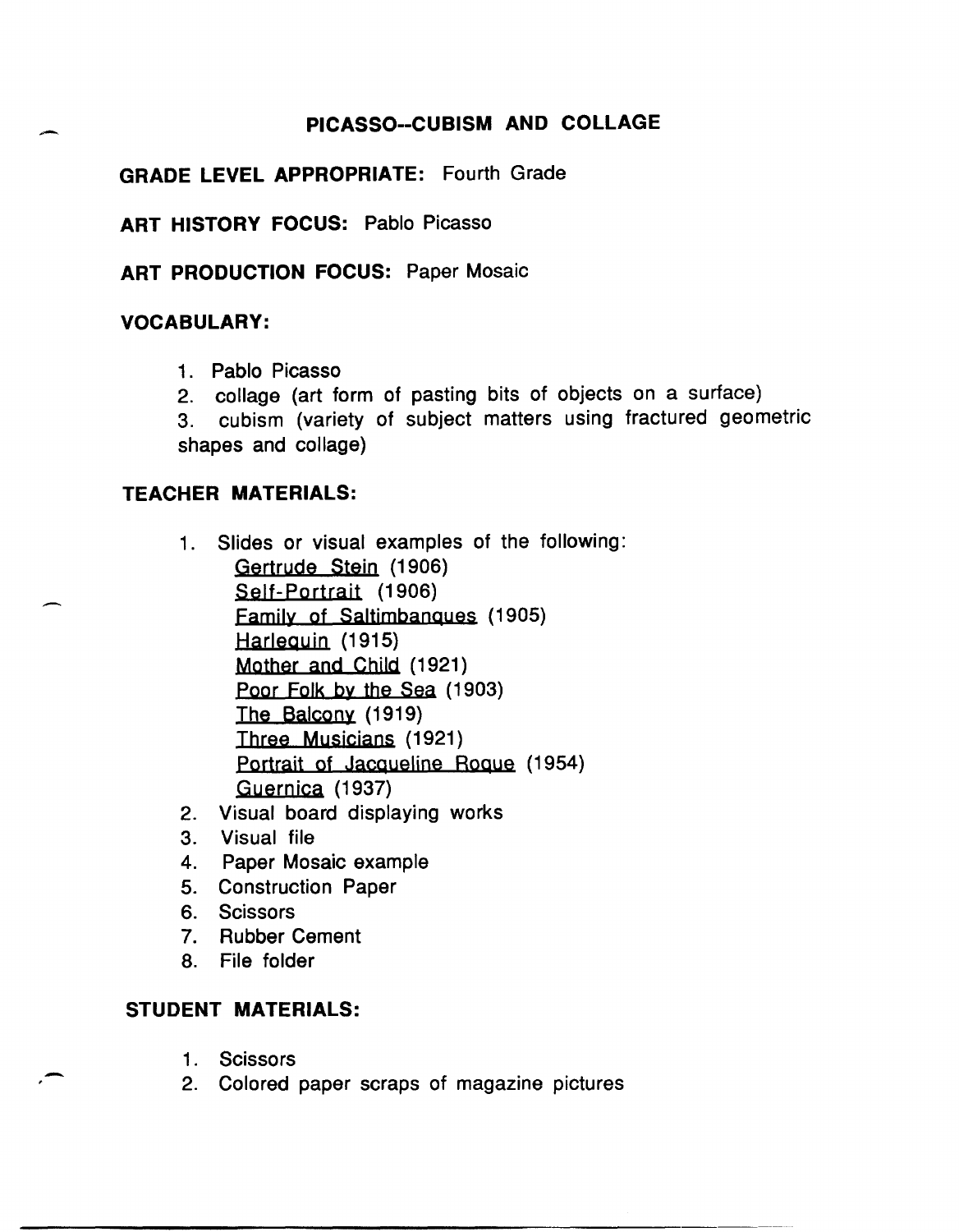- 3. Rubber Cement
- 4. Corsage or hat pin (for lifting pieces of paper)
- 5. Pencil
- 6. Construction Paper

### **INTRODUCTION:**

-

-

Pablo Picasso was a very talented artist who greatly influenced and contributed to the art world. His works developed through many different stages. He began realistically with Impressionist themes of streets, mother and children, and flowers, influenced by the Spanish world around him. He then plunged deep into the "Blue Period" where his use of vivid color was replaced by cold blues and instead of portraying the gaiety of life, Picasso began portraits of society's outcasts, suffering and lonely. The "Rose Period" came next with rose color paintings centered around circus performers such as, clowns, harlequins, and acrobats. Picasso then broke from the past with a shocking new way of indicating 3-dimensional relationships and expressing emotions. He used distorted human figures made from geometrical shapes to represent not only what he saw, but what he thought he saw within his subjects. This new art was labeled "cubism" and later combined with collage to create his unique and highly imaginative art.

### **OBJECTIVES:**

1. Students will understand and recognize the terms Pablo Picasso, cusbism, and collage, and be able to identify examples of each. 2. Students will apply above understandings by creating a paper mosaic according to a set of criteria found under evaluation.

### **TEACHING METHODS:**

1. Teacher will talk about and show visual examples of the work of Pablo Picasso as it developed through the stages of the "Blue Period", the "Rose Period", and the "Cubist Period".

2. Teacher will define the terms cubism and collage and show examples of each.

3. Teacher will compare and contrast the periods of Picasso's works to show differences in each of the developing stages.

4. Teacher will focus children's attention on the unique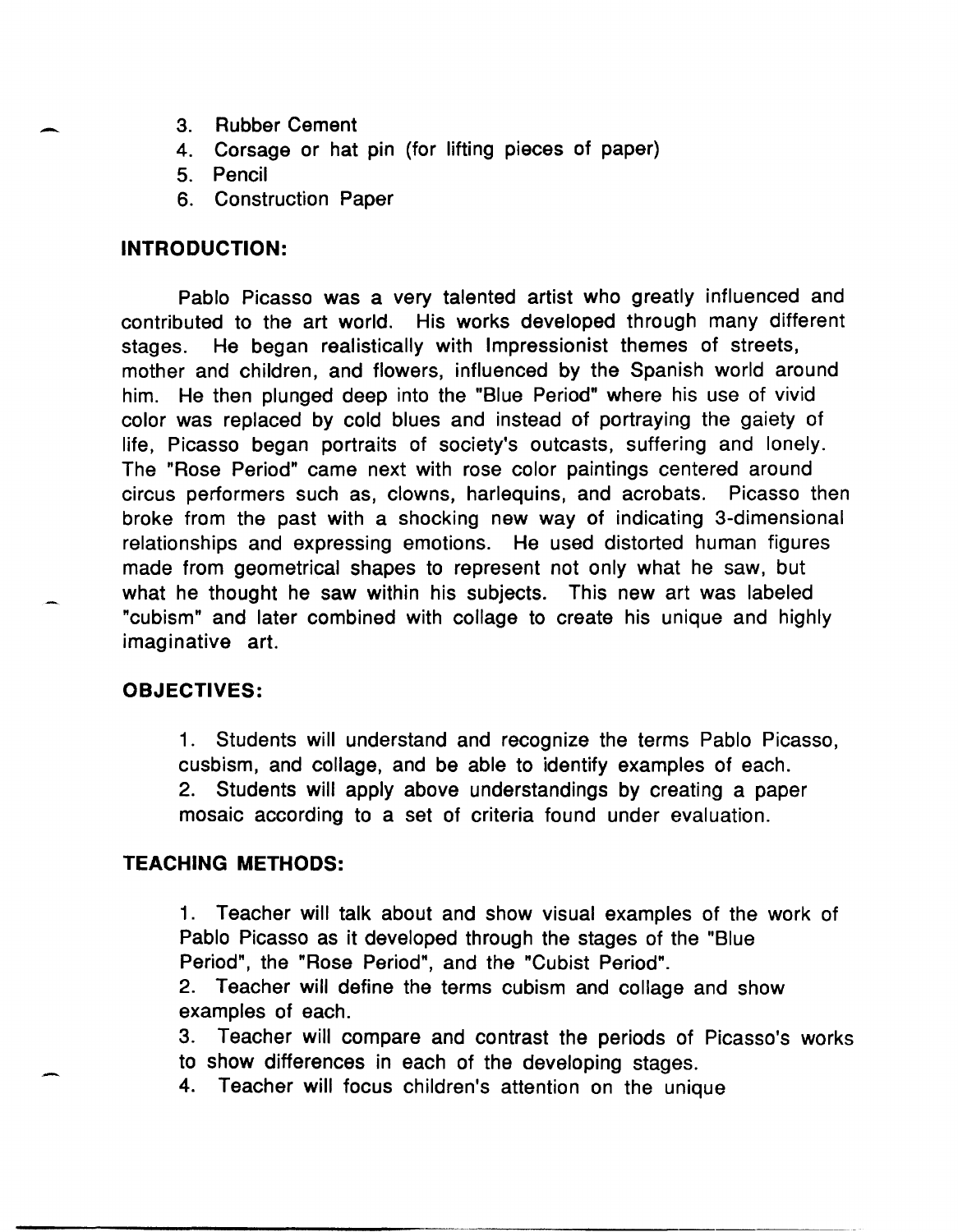it to both cubism and collage.

### **EVALUATION:**

-

-

Student Behavior: Students will sit quietly while teacher is talking, and paricipate appropriately in class discussion.

Student Work: Student's work will display the following criteria:

- 1. fractured geometric shapes
- 2. flat shapes
- 3. creativity
- 4. craftsmanship (clean gluing and even cutting)

#### **BIBLIOGRAPHY:**

Daix, Pierre. Picasso. New York: Fredrick A. Praeger, 1965.

- Elgar, Frank. Picasso. New York: Tudor Publishing Company, 1972.
- Greenfeld, Howard. Pablo Picasso- An Introduction. Chicago: Follett Publishing Company, 1971.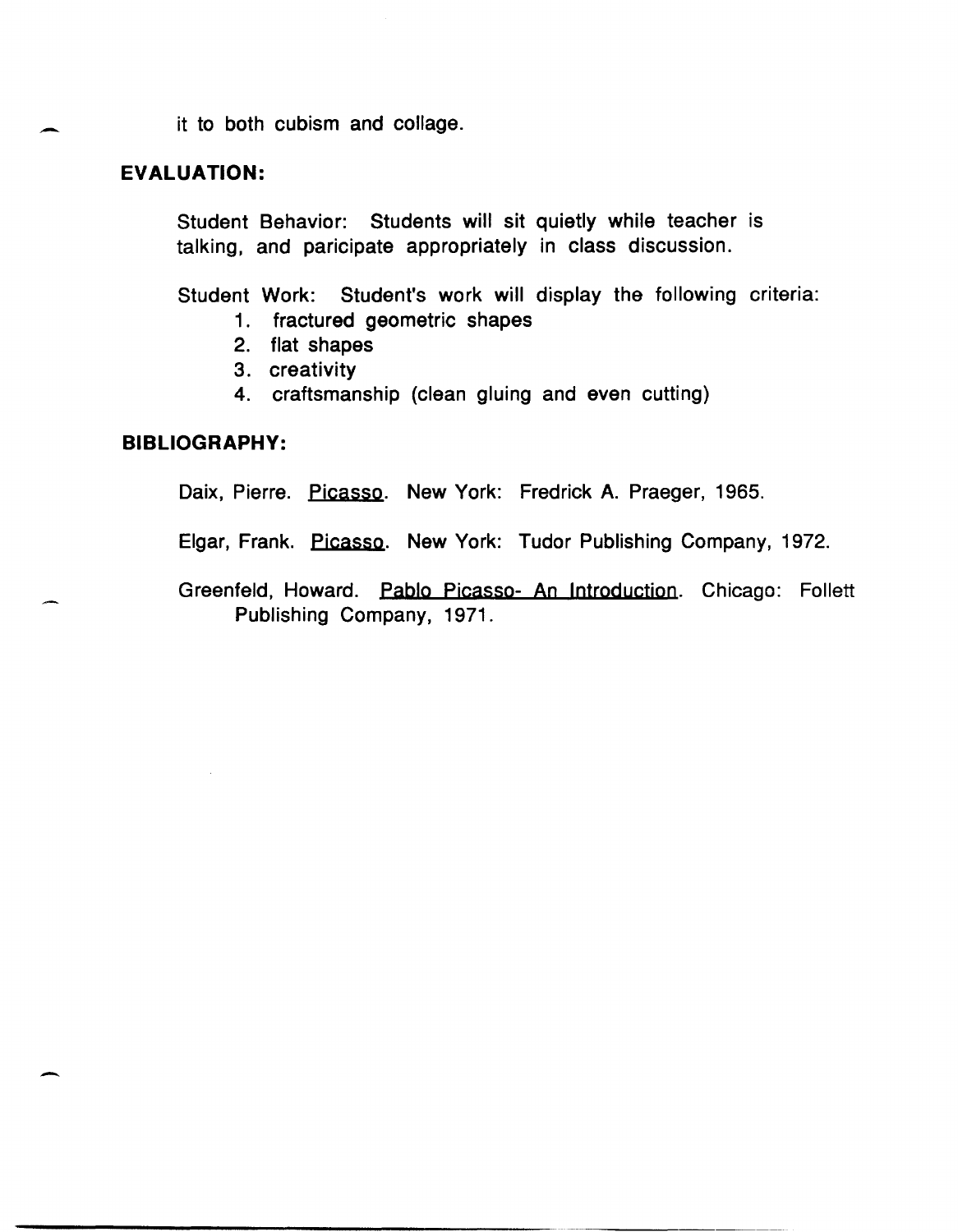# **PABLO PICASSO**

**BORN:** October 25, 1881 in Malaga, Spain

**DIED:** April 8, 1973 at the age of 92

-

**MATERIALS:** oil, gouache, pencil, charcoal ink, watercolor, and pencil

**MAJOR WORKS:** Guernjca, The Three Musicians, and Still Life with Chair Caning

**PERIOD:** Cubism and Surrealism

**INFLUENCING ARTISTS:** Cezanne, Braque, and Matisse

**MAJOR CONTRIBUTIONS:** Most of his work is related to "periods": the Blue period, the Rose period, and the Cubist period. Picasso helped to create the art form of Cubism and was one of the first artists to introduce the idea of collage.

**SUBJECT MATTER:** Blue period- poverty, sadness, and depression Rose period- harlequins, clowns, and acrobats Cubist period- variety of subject matter using fractured geometric shapes and collage Surrealism- dreams and fantasies

Note: Pablo Picasso's real name was Pablo, Diego, Jose, Francisco de Paulo, Juan, Nepomuceno, Mario de los Remedios, Crispin, Crispiniano de la Santissima Trinidad. His mother referred to him as Crispin or Trinidad.



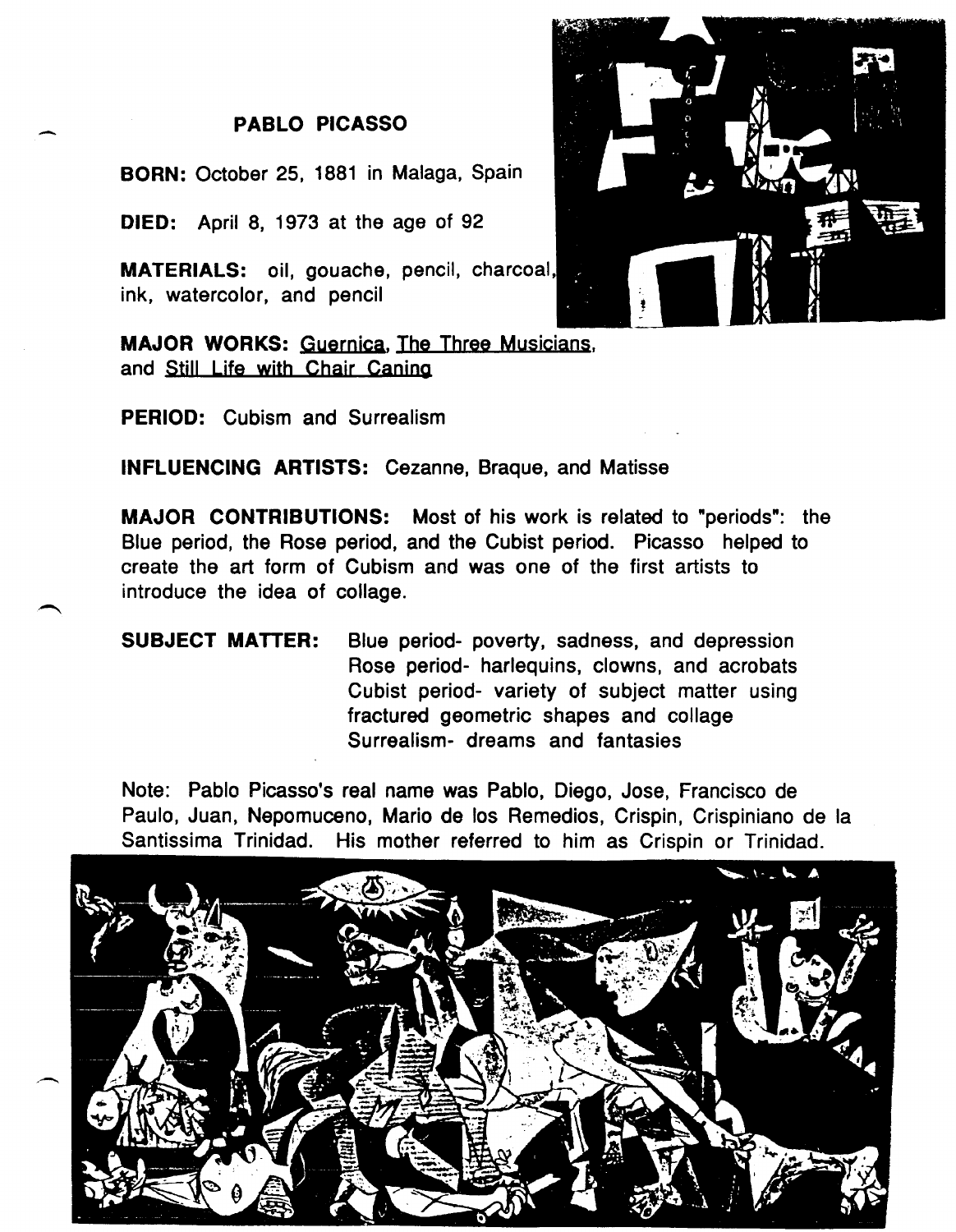|                                                                                                                                                                                                                                                                 | $\overline{\cdot}$                                |
|-----------------------------------------------------------------------------------------------------------------------------------------------------------------------------------------------------------------------------------------------------------------|---------------------------------------------------|
| Goals:                                                                                                                                                                                                                                                          | <b>Completed:</b><br>Started:                     |
|                                                                                                                                                                                                                                                                 |                                                   |
| 2.                                                                                                                                                                                                                                                              |                                                   |
| 3.                                                                                                                                                                                                                                                              | the second control of the                         |
|                                                                                                                                                                                                                                                                 |                                                   |
|                                                                                                                                                                                                                                                                 |                                                   |
|                                                                                                                                                                                                                                                                 |                                                   |
|                                                                                                                                                                                                                                                                 |                                                   |
|                                                                                                                                                                                                                                                                 |                                                   |
| Daily Diary:                                                                                                                                                                                                                                                    |                                                   |
|                                                                                                                                                                                                                                                                 |                                                   |
|                                                                                                                                                                                                                                                                 |                                                   |
|                                                                                                                                                                                                                                                                 |                                                   |
| Date:<br>Date: 2008. 2008. 2009. 2009. 2009. 2009. 2009. 2009. 2009. 2009. 2009. 2009. 2009. 2009. 2009. 2009. 2009. 20<br>Date: 2008. 2008. 2009. 2009. 2009. 2009. 2009. 2009. 2009. 2009. 2009. 2009. 2009. 2009. 2009. 2009. 2009. 20<br>Date:_____________ | <u> 1980 - Jan James James Sandarík (</u> † 1902) |

 $\frac{1}{2}$ 

Obriecht, C. The Learning Center: Organizing and Implementing. Illinois:<br>Ideal School Supply Company, 1976.